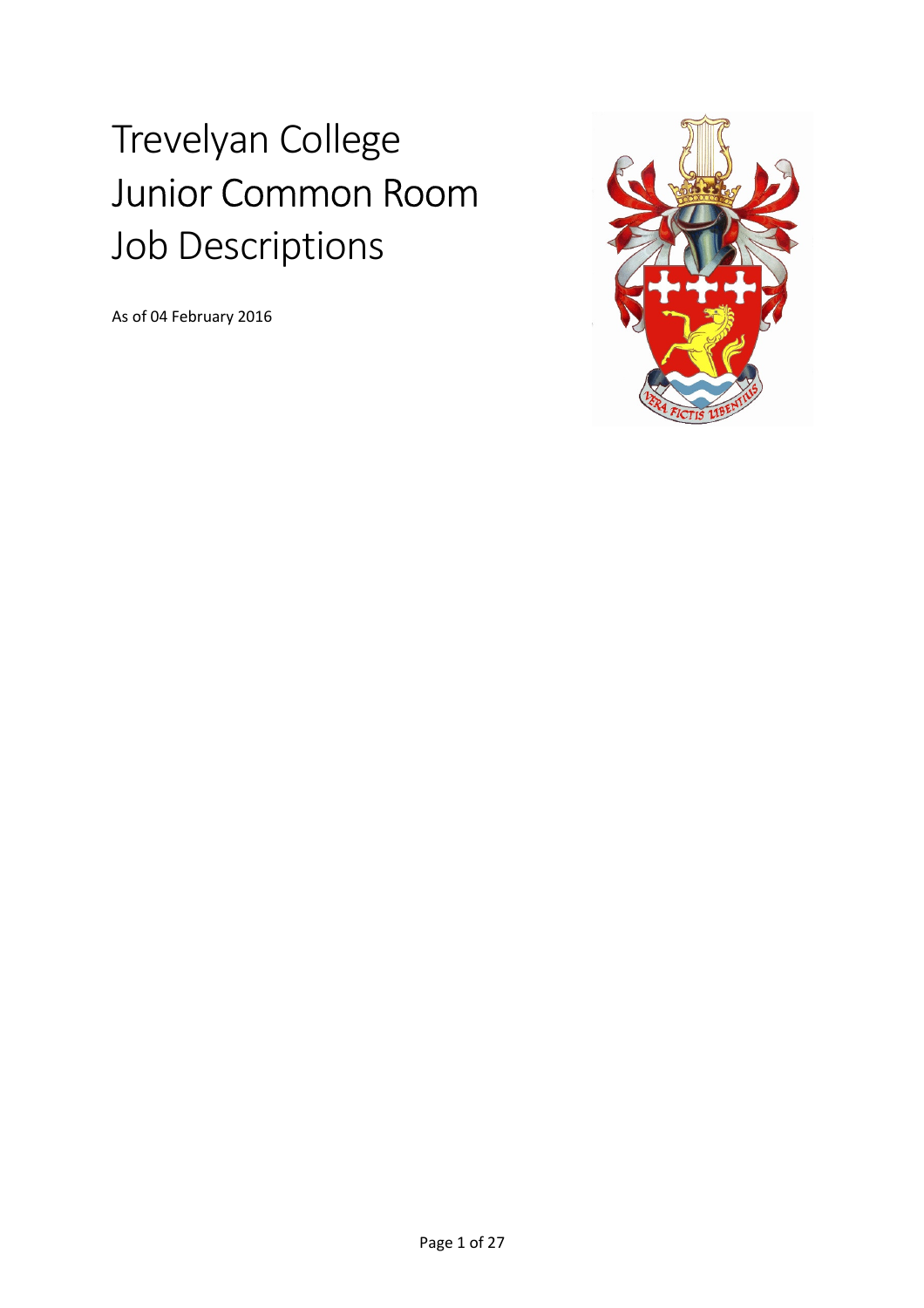#### Contents

| 1.   |  |  |  |
|------|--|--|--|
|      |  |  |  |
|      |  |  |  |
| 1.1. |  |  |  |
| 1.2. |  |  |  |
| 1.3. |  |  |  |
| 1.4. |  |  |  |
| 1.5. |  |  |  |
| 1.6. |  |  |  |
| 1.7. |  |  |  |
| 1.8. |  |  |  |
| 1.9. |  |  |  |
|      |  |  |  |
|      |  |  |  |
|      |  |  |  |
|      |  |  |  |
| 2.   |  |  |  |
| 2.1. |  |  |  |
| 2.2. |  |  |  |
| 2.3. |  |  |  |
| 2.4. |  |  |  |
| 2.5. |  |  |  |
| 2.6. |  |  |  |
| 2.7. |  |  |  |
| 2.8. |  |  |  |
| 2.9. |  |  |  |
|      |  |  |  |
|      |  |  |  |
|      |  |  |  |
|      |  |  |  |
|      |  |  |  |
|      |  |  |  |
|      |  |  |  |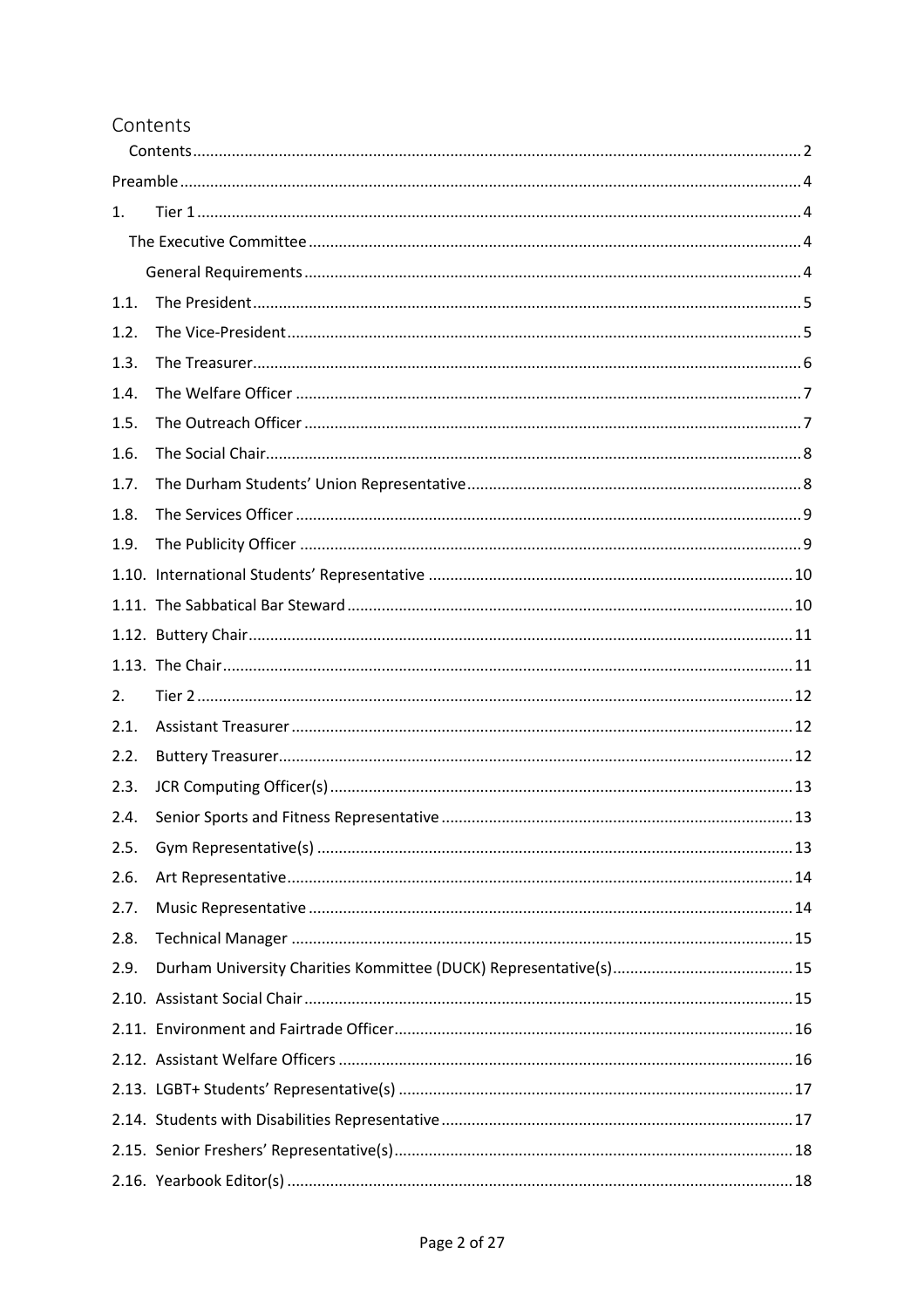| 3.   |  |
|------|--|
| 3.1. |  |
| 3.2. |  |
| 3.3. |  |
| 3.4. |  |
| 3.5. |  |
| 3.6. |  |
| 3.7. |  |
| 4.   |  |
| 4.1. |  |
| 4.2. |  |
| 4.3. |  |
| 4.4. |  |
| 4.5. |  |
| 4.6. |  |
| 4.7. |  |
| 4.8. |  |
| 4.9. |  |
|      |  |
|      |  |
|      |  |
|      |  |
|      |  |
|      |  |
|      |  |
|      |  |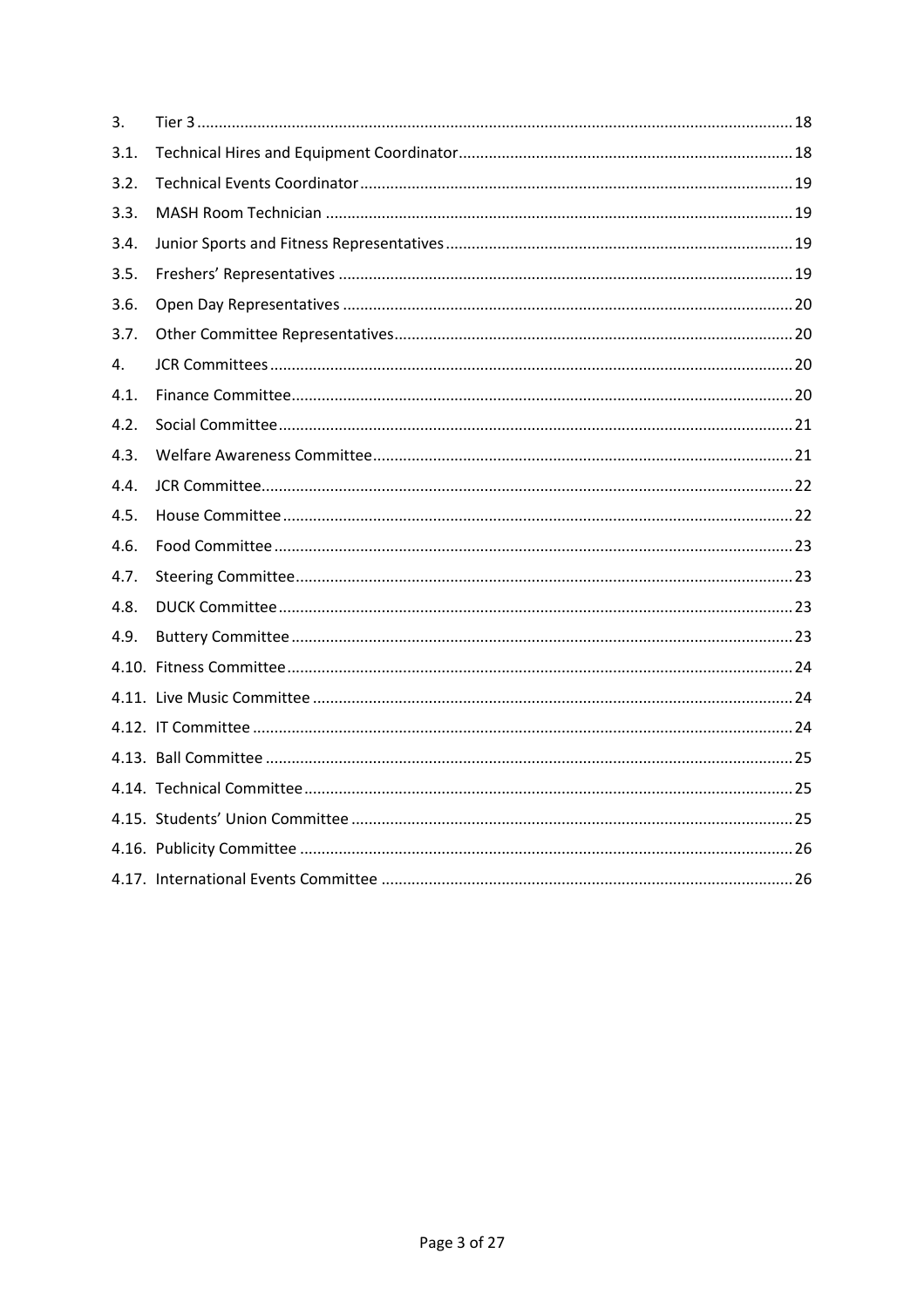# Preamble

While the items listed within these job descriptions are intended to form the binding core of an officer's role, they are by no means to be considered exhaustive. It is with this in mind that the following specific provisions are made:

- 1. That certain circumstances may mitigate the necessity to fulfil the full requirements of a role;
- 2. That, where there is no conflict of interest with that of the JCR, all officers shall be bound to accept the mandate of the Durham Students' Union to undertake such actions as are required and to attend all meetings at which their presence is expected;
- 3. That each officer shall agree with their successor a timetable for the handover of skills and responsibilities as to best serve the purposes of the JCR;
- 4. That each officer shall leave contact details for their successor at the end of their term of office;
- 5. All holders of a Tier 1 or Tier 2 position, and members of JCR Committee and Steering Committee shall attend all JCR meetings or submit sufficient apologies to the Chair by the publicised deadline.

Where an Officer intends to act outside the specific provisions of autonomy detailed in their Job Description or any other part of the Constitution, Standing Orders or Job Descriptions, it should be considered necessary to take the issue to be put before a JCR meeting.

## 1. Tier 1

#### The Executive Committee

#### General Requirements

- 1. Each member of the Exec shall report to the JCR at each JCR Meeting and shall present a written report at the end of each term;
- 2. The Exec shall meet weekly and when deemed necessary by its members each shall submit a report;
- 3. Each member of the Exec shall sit on Joint College Officers and JCR Executive Meetings held once a term;
- 4. Each member of the Exec shall conduct termly landing meetings in association with Steering Committee;
- 5. Each member of the Exec or Exec elect shall attend Durham Students' Union Assembly Meetings and AGM and EGM at the request of the Durham Students' Union Representative;
- 6. The President and the Vice-President shall be responsible for the handling of noise complaints around College. In the event that the Vice-President does not live in College, another member of the Exec shall assume this responsibility;
- 7. Each member of the Exec shall sign the Confidentiality Agreement;
- 8. Each member of the Exec shall produce and present to the incoming Exec member detailed handover notes before the end of their term;
- 9. Each member of the Exec shall be willing to take on any tasks that may arise, on agreement with the rest of the Exec.
- 10. They shall from time to time give to the JCR information on the state of the JCR, and recommend to their consideration such measures as they shall judge necessary and expedient.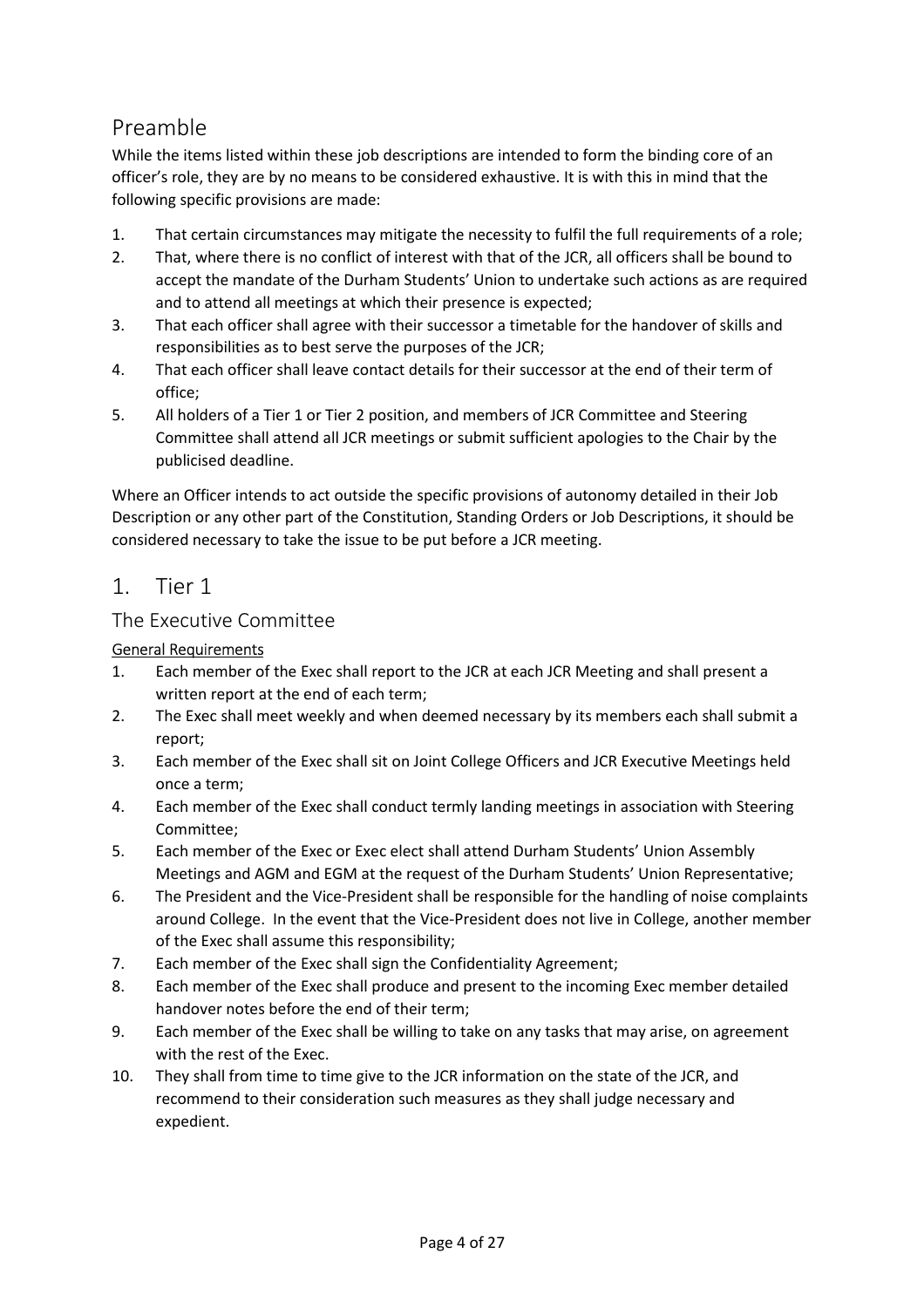- 11. Any member of the Exec who is a signatory on a JCR account must produce, in duplicate, signed change of signatory forms for their respective JCR account to be given to the incoming Treasurer before the end of their term of office.
- 12. All members of the Exec should assist the running of formal at the discretion of the Services Officer. The number required for each formal will be assessed by the Services Officer based on the occasion, the number of people attending and the cost to the JCR. The President, Vice President and Services Officer shall be expected to attend all Formal meals, with at least three other members assisting.
- 13. Each member of the Exec must work both the Informal Ball and the Summer Ball, including clearing up after both events at the discretion of both the Social Chair and the Sabbatical Bar Steward.

# 1.1. The President

The President must live in College for all three terms of their office and shall:

- 1. Co-ordinate and have ultimate responsibility for all matters concerning the JCR;
- 2. Have the authority to sit on any of the JCR Committees as an ex-officio member;
- 3. Be responsible, with the other members of the Exec, for JCR liaison with external organisations;
- 4. Meet the College Principal on a regular basis, generally weekly in term time;
- 5. Be the signatory on all cheques from the JCR Bank Account;
- 6. Read notices before every Formal dinner, as required, and bow out at the end;
- 7. Meet regularly with the Vice-President, generally weekly in term time;
- 8. Meet monthly with the MCR President;
- 9. Meet termly with the Treasurer to review all JCR accounts;
- 10. Attend JCR Committee once per term, so as to be questioned by its members;
- 11. Be obliged to attend any JCR Committee, at the request of that Committee, or provide written advice in advance if apologies have been sent;
- 12. Attend Nightline training at the earliest convenient opportunity;
- 13. Sit on Buttery Committee as an ex-officio member;
- 14. Sit on the following committees:
	- (a) **College:** College Council, Bar Policy Committee, Special Projects Development Group, Trevelyan Society and Trevelyan Trust (Durham Group);
	- (b) **JCR:** Executive, Finance, Social, Students' Union;
	- (c) **University:** Presidents Committee.

## 1.2. The Vice-President

The Vice-President must live in College for at least two of their three terms in office and shall:

- 1. Assume in the absence of the President or the Chair, that role to completion unless in the first or second term of office when re-election takes place;
- 2. Be responsible for all matters concerning the administrative and practical operation of the JCR;
- 3. Be responsible for JCR Graduation Week arrangements in the Easter term after their term of office ends;
- 4. Be responsible for all liaisons between College Mentors and the JCR;
- 5. Be responsible for the noise complaints procedure in College provided that they live in College;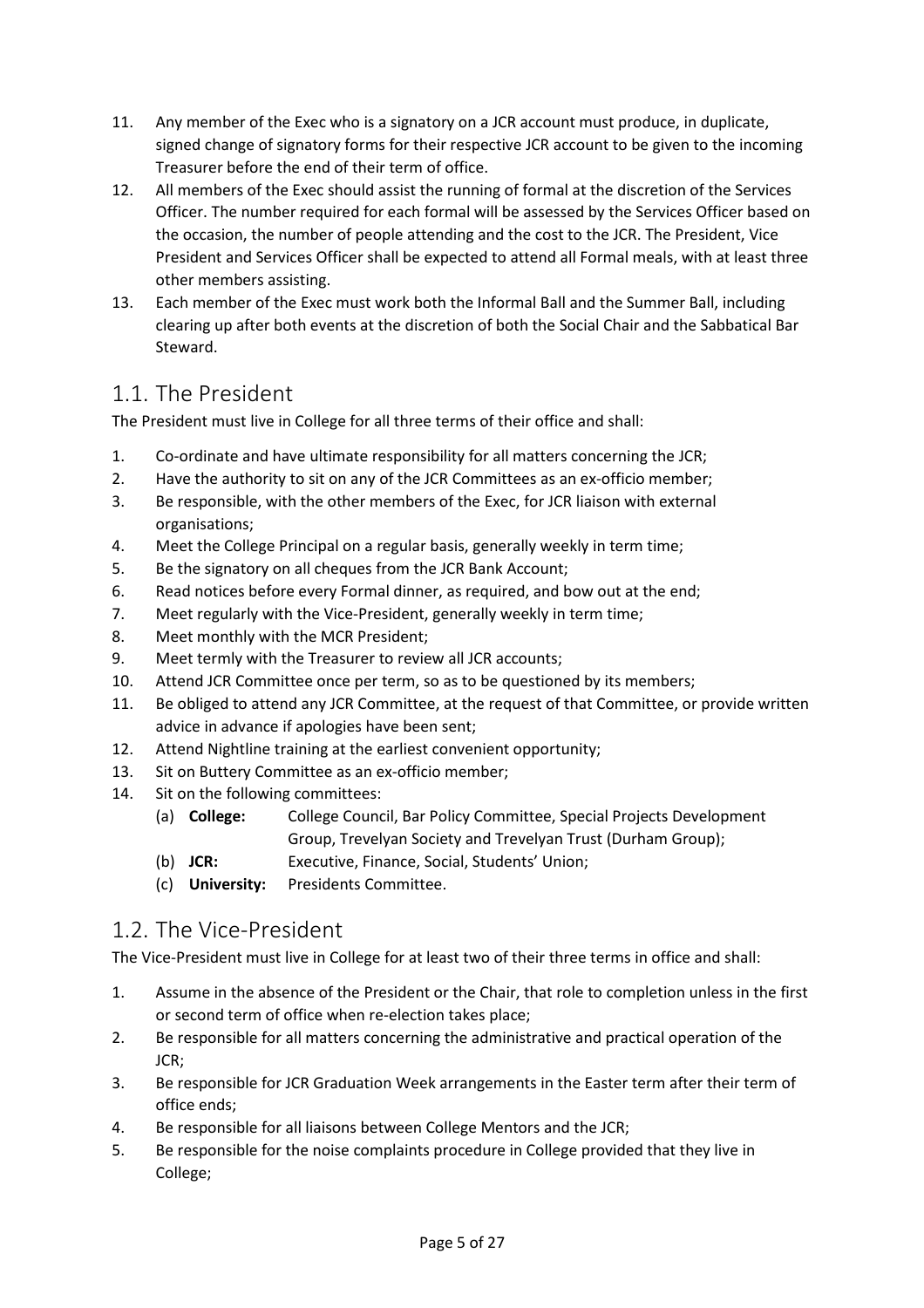- 6. Organise and convene the JCR Committee;
- 7. Provide at least two opportunities to order College clothing during their term of office, normally in Michaelmas and Epiphany Terms;
- 8. Organise the collection of payment, ordering of items and distribution to JCR members;
- 9. Provide advice and assistance to Clubs and Societies on the purchase of branded clothing;
- 10. Be responsible for organisation of activities and liaison with Wallington Hall;
- 11. Must appoint one member of JCR Committee to sit on Publicity Committee;
- 12. Assume any responsibilities as delegated by the President;
- 13. Sit on the following committees:
	- (a) **College:** College Council, Formal SSC, Health and Safety;
	- (b) **JCR:** Executive, JCR.

### 1.3. The Treasurer

The Treasurer is recommended to live in College for at least two of their three terms in office and shall:

- 1. Keep accounts and oversee all financial transactions of the JCR;
- 2. Be responsible for the JCR accounts;
- 3. The Treasurer shall allocate funds to the Assistant Treasurer, Buttery Treasurer or Exec member, who shall draw up a detailed budget which must be approved jointly by both the President and Treasurer before funds are released;
- 4. Be responsible for all monies owned by the JCR;
- 5. Be responsible for and chair Finance Committee;
- 6. At all times adhere to the financial obligations laid out in the DSO Framework and its Appendices;
- 7. Oversee the actions of the Assistant Treasurer and be the second signatory on all payments made by the Assistant Treasurer;
- 8. The Treasurer will meet with the Assistant Treasurer and Buttery Treasurer weekly during term time in order to delegate tasks and to ensure that they fulfilling their Job Descriptions;
- 9. Ensure annual accounts and budgets are presented to College Council in accordance with the Memorandum of Agreement;
- 10. To prepare a report on at least a once termly basis for the JCR, explaining the status of the JCR's finances and publicising any non-regular changes in spending;
- 11. Be responsible for obtaining necessary insurance for the JCR;
- 12. Meet termly with the President to review all JCR accounts and help them prepare for the accounts and budget presentation at College Council meetings;
- 13. Ensure that all external financial deadlines are met;
- 14. Ensure that the incoming Treasurer is a signatory on all JCR accounts by handover;
- 15. Shall be present at all events to aid the Exec with all financial matters;
- 16. To present management accounts termly to the Executive Committee;
- 17. Must be able to carry out their duties during all vacation periods;
- 18. Have the authority to sit on any JCR Committee for financial reasons as an ex-officio member;
- 19. Sit on the Buttery Committee for financial purposes, to be the cosignatory on financial transactions for the Buttery and to aid in ensuring that all Buttery Workers are up to date with cash handling procedures and proper safe usage as laid out in the University Financial Framework;
- 20. Must appoint one member of Finance Committee to sit on Publicity Committee;
- 21. Sit on the following committees: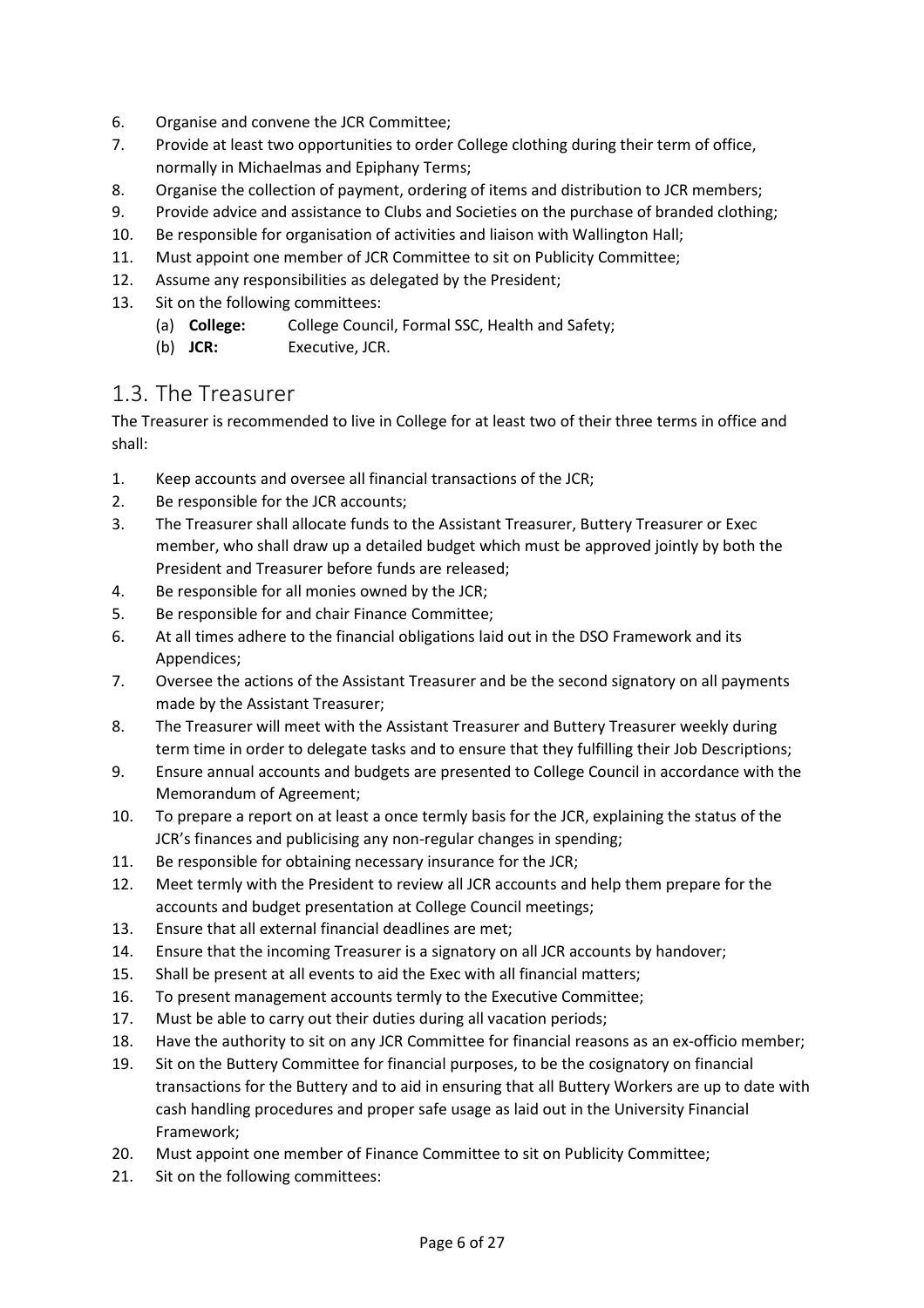- (a) **College:** Special Projects, Bar Policy;
- (b) **JCR:** Executive, Finance.

## 1.4. The Welfare Officer

The Welfare Officer must live in College for at least two of their terms in office and shall:

- 1. Meet weekly with the Assistant Welfare Officers, to discuss and co-ordinate welfare matters;
- 2. Liaise regularly and meet weekly, with the Senior Tutor and Chaplain to ensure College Officers are up to date with current student welfare issues;
- 3. Liaise between the JCR and College on all matters concerning new students in coordination with the Senior Freshers' Representative(s);
- 4. Attend Nightline training at the first possible opportunity, and any other relevant training made available;
- 5. Manage expectations from the student body so that the Welfare Officers do not give advice or counsel to any student;
- 6. Be responsible for the organisation and implementation of awareness weeks and welfare campaigns throughout the year in conjunction with the Students' Union where appropriate;
- 7. Have responsibility for organisation of welfare related events and activities during Freshers' Week in conjunction with the Senior Frep,
- 8. Oversee the selection of the Academic Parents in conjunction with the Senior Tutor and Assistant Welfare Officers;
- 9. Maintain and replenish a stock of welfare supplies, including but not limited to condoms, pregnancy testing and sexual lubrication;
- 10. To maintain and utilise where necessary a welfare mobile for signposting and delivery of supplies, to be switched on only during Freshers' Week and during drop-ins;
- 11. To run two weekly drop-in sessions, to provide a listening and signposting service to students, and to give out relevant supplies. Outside these hours, the College Officers have the responsibility for the welfare of students;
- 12. Chair Welfare Awareness Committee;
- 13. Help the JCR Executive Committee to organise and run Open Days and Freshers' Week;
- 14. Maintain and update regularly a list of contacts and support services for signposting, in conjunction with the Students' Union Advice and Help Service;
- 15. Sit on the following committees:
	- (a) **JCR:** Executive, Welfare Awareness;
	- (b) **University:** Welfare, Equality and Diversity.

# 1.5. The Outreach Officer

The Outreach Officer must have lived out while at College, or must live out for at least two of their terms of office and shall:

- 1. Maintain the JCR livers-out notice boards in College;
- 2. Hold office hours in College to aid house-hunting, which should be publicised on the notice boards;
- 3. Assist JCR members in finding accommodation for their time living out of College;
- 4. Help and represent all members of College who live out;
- 5. Distribute the Durham Students' Union guide to living out to be distributed at the beginning of the Michaelmas Term to prospective Livers-Out;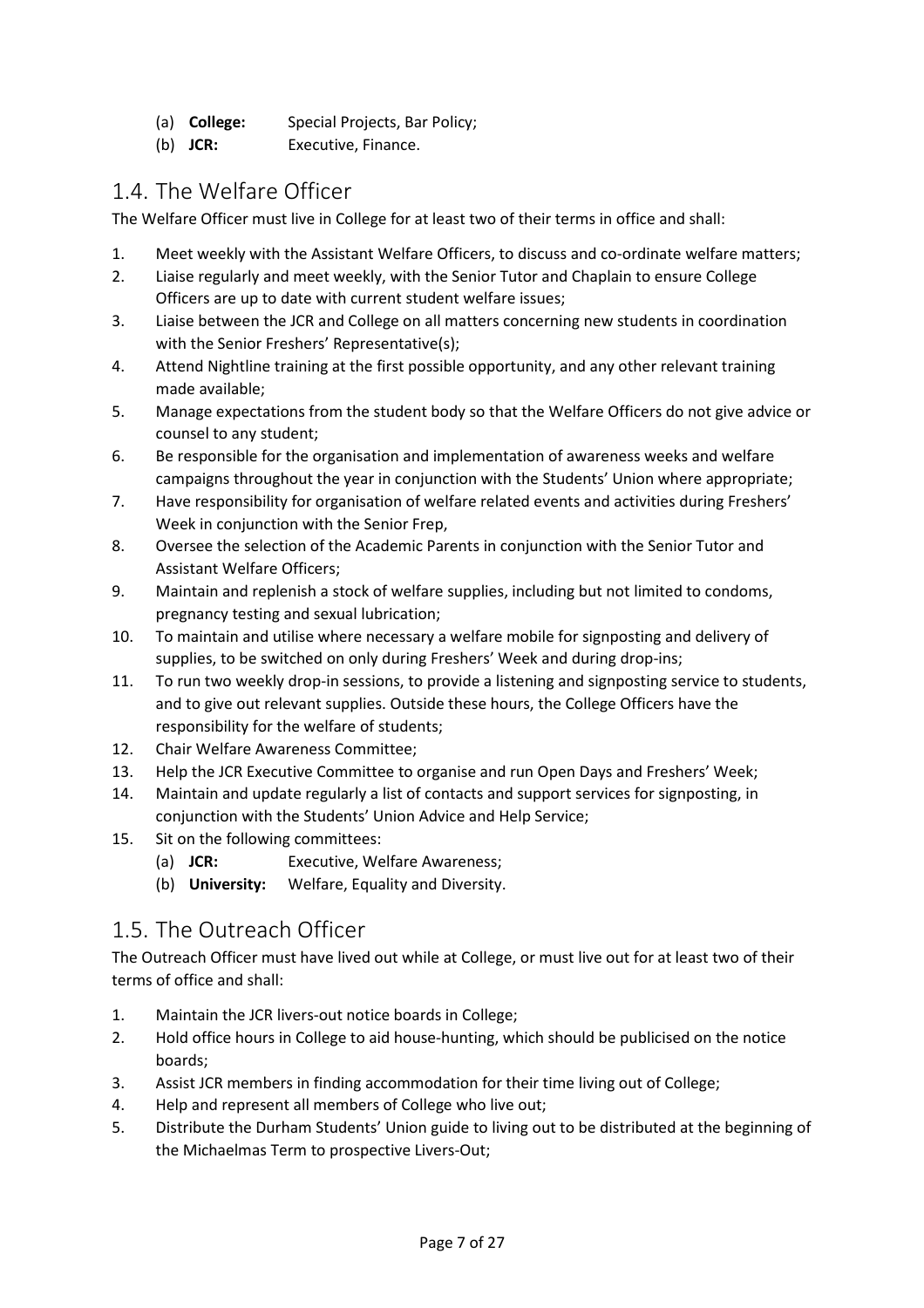- 6. Organise Students' Union presentations to Freshers on house-hunting at end of the Michaelmas term;
- 7. To organize a variety of careers events for JCR students;
- 8. To provide information to the JCR on internships and graduate job opportunities;
- 9. Be ultimately responsible for all JCR Alumni matters;
- 10. Be responsible for the livers out lockers;
- 11. Sit on Publicity Committee;
- 12. Sit on the following committees:
	- (c) **JCR:** Executive, Welfare Awareness, JCR;
	- (d) **University:** Livers Out Representative.

### 1.6. The Social Chair

The Social Chair must live in college for at least two terms of office unless Clause 7.1.2.11 of the Standing Orders applies and shall:

- 1. Plan, organise and run Take ultimate responsibility for all JCR social events;
- 2. Chair the Social Committee and be responsible for its actions;
- 3. Liaise with the Hospitality Manager on a regular basis about upcoming events, ensuring their final approval is gained before any bookings are made;
- 4. Adhere to the budget set by the Treasurer and shall be in the first instance financially accountable to them;
- 5. Under no circumstances confirm arrangements with suppliers until the relevant people have given their approval;
- 6. Work with the Senior Freshers' Representative(s) to co-ordinate Freshers' Week entertainment;
- 7. Take full responsibility for the Summer Ball that occurs in the Easter Term after their term of office ends;
- 8. Maintain the art garage and the storage of decorations;
- 9. Be trained in the use of PA equipment;
- 10. Sit on the following committees:
	- (a) **JCR:** Executive, Social, Live Music, DUCK, Ball;

### 1.7. The Durham Students' Union Representative

The Durham Students' Union Representative shall:

- 1. Be responsible for liaising between the JCR and Durham Students' Union;
- 2. Accept the mandate to vote for or against motions at Durham Students' Union Council, as requested by a majority vote of the Trevelyan JCR Executive, unless an amendment is adopted which significantly alters the meaning of the substantive;
- 3. Give a report to the JCR on the proceedings of Students' Union Committee, Durham Students' Union Council and the Union as a whole as necessary at JCR meetings and ensure Livers Out are informed of Students' Union matters;
- 4. Oversee the publicity for all Students' Union events in the JCR and of JCR involvement in Students' Union campaigns;
- 5. Chair Students' Union Committee and be responsible for its actions.
- 6. Liaise with the MCR Vice-President;
- 7. Produce the Students' Union section in the Freshers' Handbook;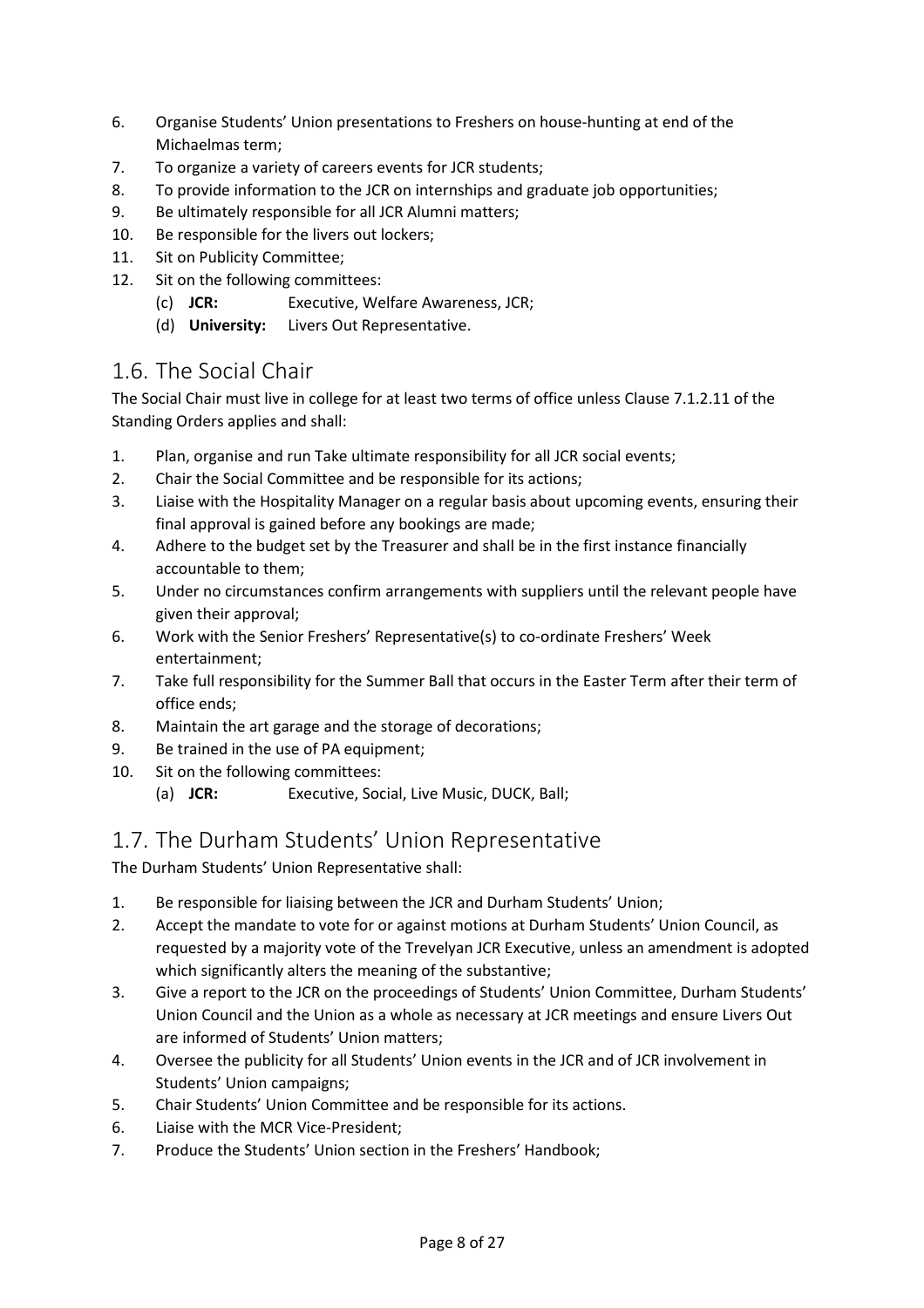- 8. Lead and support the students of the JCR in any issue or campaign that is relevant to the Students' Union, or the University as a whole;
- 9. Coordinate the Trevelyan entry for University Challenge as required by the Union;
- 10. Must appoint one member of Students' Union Committee to sit on Publicity Committee;
- 11. Sit on the following committees and bodies:
	- (a) **JCR:** Executive, Social, Students' Union;
	- (b) **University:** Durham Students' Union Joint Committee, Durham Students' Union Council, Durham Students' Union AGM.

#### 1.8. The Services Officer

The Services Officer must live in College for at least two of their three terms in office unless Clause 7.1.2.11 of the Standing Orders applies, and shall:

- 1. Be responsible for all domestic appliances belonging to the JCR;
- 2. Ensure all electrical equipment and domestic appliances belonging to the JCR are maintained and stocked, and organise an annual PAT test;
- 3. Be responsible for the maintenance and upkeep of the JCR Pool Table, BBQ and the Table Football Table;
- 4. Liaise with the rental companies from whom the JCR rent or lease equipment, also report problems and pass on ideas for improvement from the JCR;
- 5. Organise Joint Formal Dinners including ballots and seating plans;
- 6. If possible, arrange one Livers Out Formal during each of the first two terms of the academic year;
- 7. Liaise regularly with the relevant College Staff;
- 8. Be responsible for cleaning the Trevor costume when necessary;
- 9. Organise the collection of crockery and cutlery at the end of each term;
- 10. Relay the views of the JCR on food to catering at least once a term, and organise House Committee;
- 11. Be responsible for maintaining an up-to-date list of Services-related assets,
- 12. Maintain pantries and laundry rooms in correspondence with the respective College Staff.
- 13. Be trained in the use of PA equipment:
- 14. Sit on the following committees:
	- (a) **College:** Health and Safety;
	- (b) **JCR:** Executive, Food and House

# 1.9. The Publicity Officer

The Publicity Officer is advised to live in College but this is not a requirement for election and shall:

- 1. Take and publicise the minutes of JCR, JCR Committee and Exec meetings. The minutes of the latter meetings may be only published in part, subject to Exec discretion;
- 2. Organise and sell the matriculation, graduation, summer, freshers, and sports team photographs;
- 3. Purchase and maintain Exec stationery;
- 4. Be ultimately responsible for Open Days;
- 5. Produce a regular Bogsheet, which should be checked by the Welfare Officers before distribution;
- 6. Be responsible for the whiteboard on the cobbles;
- 7. Be responsible for handing over admin of the Facebook Page, Twitter and Website;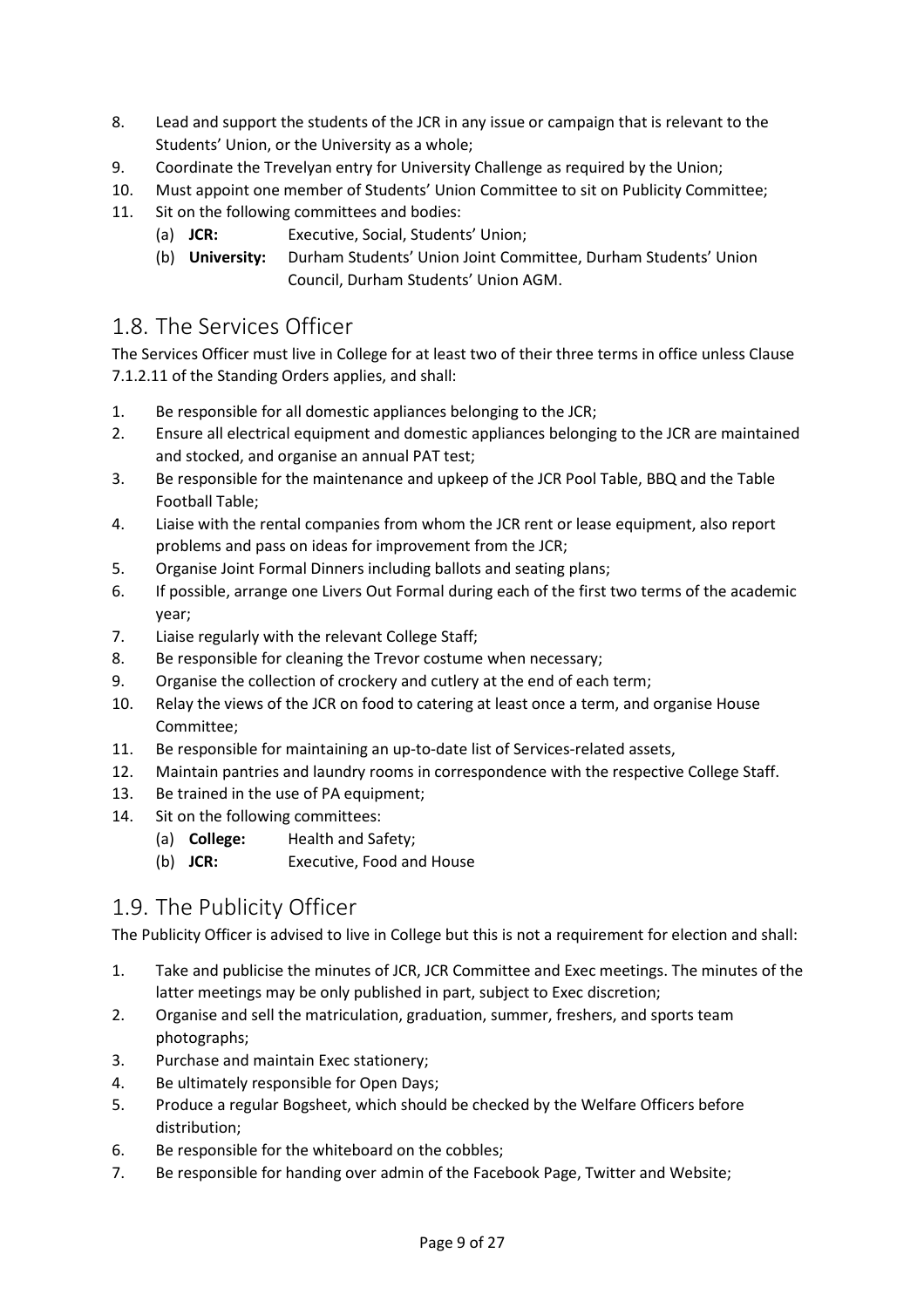- 8. Be the point of contact between the College Officers and the JCR in relation to the use of the information display screen on the Cobbles;
- 9. Be ultimately responsible for the caretaking and provision of up to date information on the website, in conjunction with the IT committee; and on the JCR Facebook Page;
- 10. Be responsible for producing a Livers Out Newsletter, either physically or digitally, no less than twice per term in conjunction with the Outreach Officer;
- 11. Chair Publicity Commmittee;
- 12. Sit on the following committees:
	- (a) **College:** Executive, JCR, IT, Publicity;

## 1.10. International Students' Representative

The International Students' Representative shall:

- 1. Provide support and signposting for issues related to international students, in conjunction with the Welfare Officers;
- 2. Liaise between College, the JCR and the Senior Freshers' Representative(s) on all matters concerning International Freshers' Week;
- 3. Assist international students in acclimatising to life in the UK, Durham, and Trevelyan;
- 4. Encourage integration of the international students in the Trevelyan community;
- 5. Liaise with the Students' Union International Students Officer;
- 6. Liaise with the International Office and the International Students Association (ISA), raising awareness of the International Office and ISA within college;
- 7. Liaise with the MCR regarding International Postgraduate students;
- 8. To provide information on international integration to the Freshers' Representatives before Freshers' Week and to discuss appropriate measures with the Senior Freshers' Representative(s).
- 9. To consult with the Social Chair on providing international centric events and inclusive themes for events
- 10. Sign the JCR Confidentiality Agreement;
- 11. Sit on Welfare Awareness Committee;
- 12. Be accountable in the first instance to the Welfare Officers.

# 1.11. The Sabbatical Bar Steward

The Sabbatical Bar Steward must live in College for all three terms in office and shall:

- 1. Be a Sabbatical Officer;
- 2. Be legally responsible to the Bursar;
- 3. Be responsible for the overall running of the Cloisters and JKH Bars at all times;
- 4. Ensure the Bar is run in a financially sound manner;
- 5. Ensure the Bar is run in a safe manner;
- 6. Have overall responsibility for all matters concerning the Bar;
- 7. Be an *ex officio* member of the JCR executive committee
- 8. Be appointed an Honorary JCR Member for the duration of their tenure;
- 9. Complete all duties associated with their position in the JCR, and those responsibilities laid out in the "Bar Job Descriptions" and the "Sabbatical Bar Steward Contract";
- 10. Be trained in the use of PA equipment;
- 11. Sit on the following committees: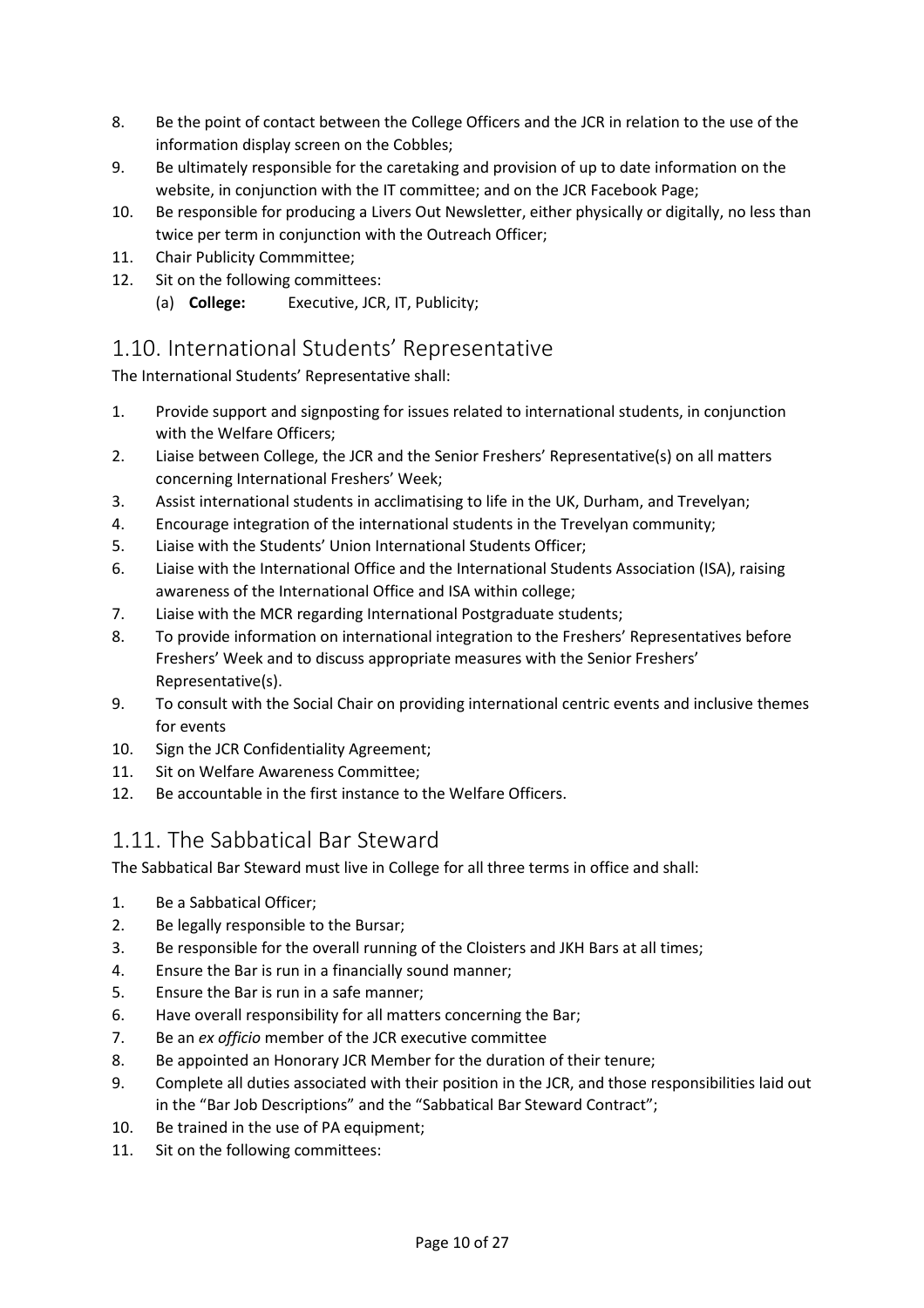- (a) **College:** Formal SSC, College Council, Health and Safety, Special Projects, Bar Policy Committee, Fine Arts Committee;
- (b) **JCR:** Executive, Finance, Social, Live Music, DUCK;
- (c) **University:** Bar Sabb.

## 1.12. Buttery Chair

The Buttery Chair shall:

- 1. Act according to the Buttery Committee Constitution to be found on the Buttery Website;
- 2. Be an *ex officio* member of the JCR executive committee
- 3. Be responsible for maintaining an up-to-date list of the Buttery's assets;
- 4. Organise the running of the Buttery at all major JCR events.

# 1.13. The Chair

The Chair is advised to live in College but this is not a requirement for election. They shall remain unbiased and impartial in all matters concerning the JCR from the day on which they assume office until the bow out ceremony on their final day of office. The Chair-elect will be required to sit on Steering Committee. Thus the Chair has no voting rights in JCR elections, and may not hold any other JCR positions, and shall

- 1. Organise, in conjunction with the President, at least one JCR meeting per term;
- 2. Chair JCR meetings;
- 3. Chair the Joint College Officers and JCR Executive meetings;
- 4. Chair Steering Committee;
- 5. Be responsible for overseeing the Steering Committee in the running of the elections, ensuring that they are run in accordance with rules laid down in the Standing Orders;
- 6. Be an *ex officio* member of the JCR executive committee
- 7. Be responsible for updating the Standing Orders and Job Descriptions with all its subsections, convening an open meeting at the end of each term to discuss any changes of a small or nonurgent nature;
- 8. Bring forward automatic motions of censure for non-adherence of officers to any terms in the Standing Orders or Job Descriptions;
- 9. Remain an unbiased source of information for the JCR;
- 10. Be responsible for the Annual Ratification of Clubs and Societies in coordination with the Assistant Treasurer;
- 11. Work with the Steering Committee in the running of informal meetings of JCR members where feedback on the running of the JCR shall be obtained;
- 12. Co-ordinate the Exec at weekly meetings;
- 13. Required to attend any Committee or Society meeting where requested to provide impartial advice or Chairing services, or provide written advice in advance where apologies are sent;
- 14. Be trained in the use of PA equipment:
- 15. Forward all financial motions to Finance Committee prior to the JCR Meeting that they are being presented at;
- 16. Must appoint one member of Steering Committee to sit on Publicity Committee;
- 17. Sit on the following committees:
	- 1. **College:** Joint College Officers and JCR Executive;
	- 2. **JCR:** Executive, Steering, JCR.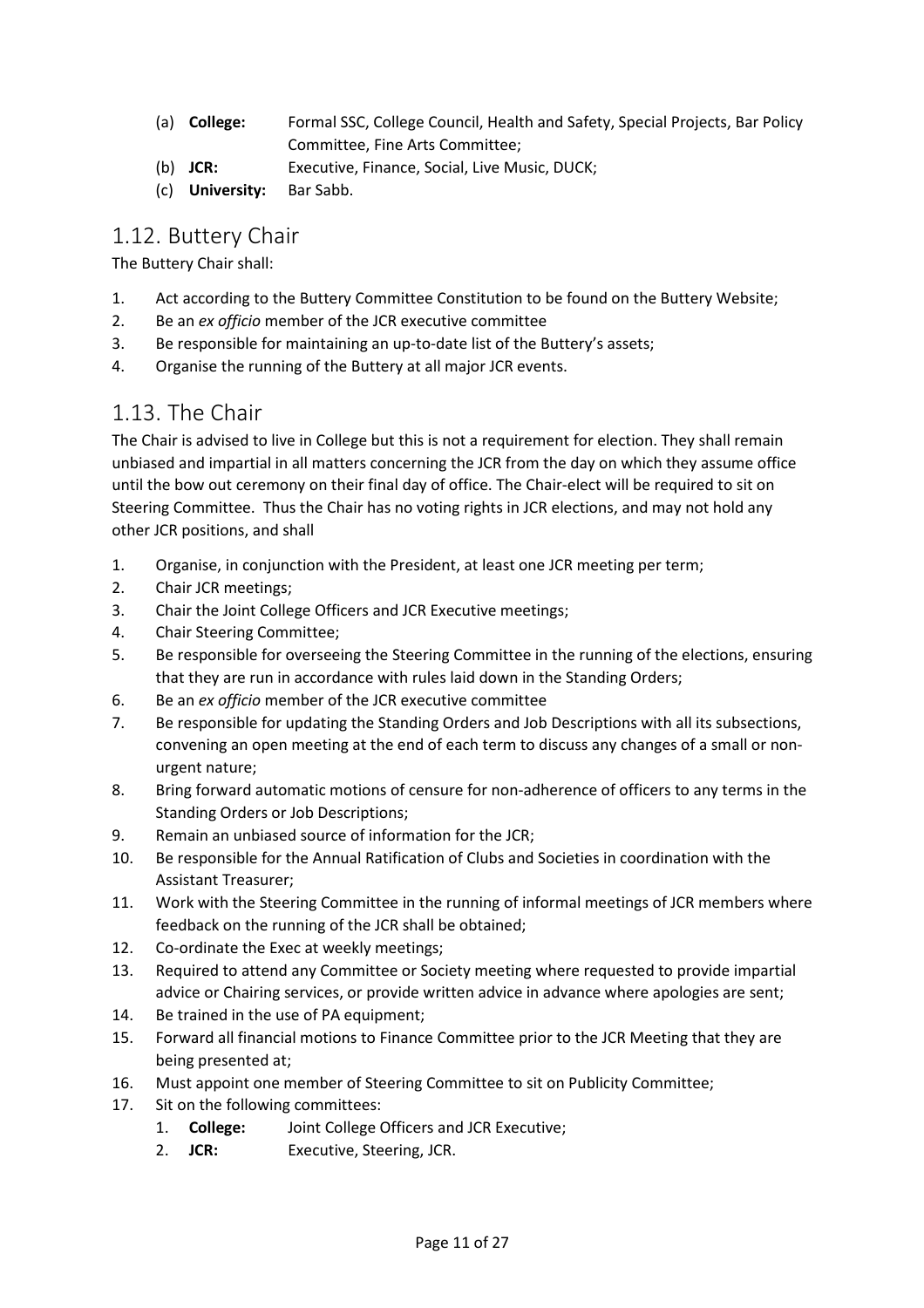## 2. Tier 2

## 2.1. Assistant Treasurer

The Assistant Treasurer shall:

- 1. Assume any responsibilities as delegated by the Treasurer, and be accountable to them in the first instance;
- 2. Act as Vice-Chair and Secretary for Finance Committee, take minutes at all meetings and ensure that a suitable room is booked at a date and time set by the Treasurer;
- 3. Collate and prepare all applications to Finance Committee for meetings;
- 4. Be responsible for keeping all JCR Society and Sports accounts;
- 5. Assist the Chair with the annual ratification of clubs and societies;
- 6. Organise submissions to the Expeditions Committee and Trevelyan College University Participation (TCUP) and sit on those committees;
- 7. Be responsible for maintaining a list of all JCR assets;
- 8. Organise and run Treasurer Training alongside the JCR Treasurer for the Treasurers of Clubs and Societies in Easter Term and subsequently meet all the Treasurers of Clubs and Societies once a term, either individually or via a termly meeting to ensure that all budgets and accounts are up to date;
- 9. Sit on Social and Ball Committees purely for financial purposes.
- 10. Work with the Social Chair to produce budgets for all JCR events these budgets must be approved by the JCR Treasurer and any significant change in budget (over 10% of the total budget or £500 – whichever is higher) must be also be approved by the JCR Treasurer.
- 11. Work the cash desk at Informal Ball, Trevs Night and Summer Ball until 10pm at the latest.
- 12. Be a signatory on the account and ensure that the incoming Assistant Treasurer is a signatory on the JCR accounts by handover.
- 13. Complete all required financial transactions for Clubs and Societies and Events with the JCR Treasurer as the second signatory.
- 14. Send out bank balances to all clubs and societies at least once a term.

### 2.2. Buttery Treasurer

The Buttery Treasurer shall:

- 1. Assume any responsibilities as delegated by the Treasurer, and be accountable to them in the first instance;
- 2. Be responsible for maintaining a comprehensive list of Buttery assets;
- 3. Shall manage the day to day running of the Buttery in relation to financial activities;
- 4. Be responsible for obtaining approval for any non-routine expenditure from the Treasurer and President in accordance with the standing orders;
- 5. Present up to date Buttery accounts to Finance Committee when required by the Treasurer;
- 6. To be a signatory on the account and ensure that the incoming Buttery Treasurer is a signatory on the JCR account by handover.
- 7. Complete all required financial transaction for the Buttery with the JCR Treasurer as the second signatory.
- 8. To act in accordance with Section 15.2.4 in the Standing Orders.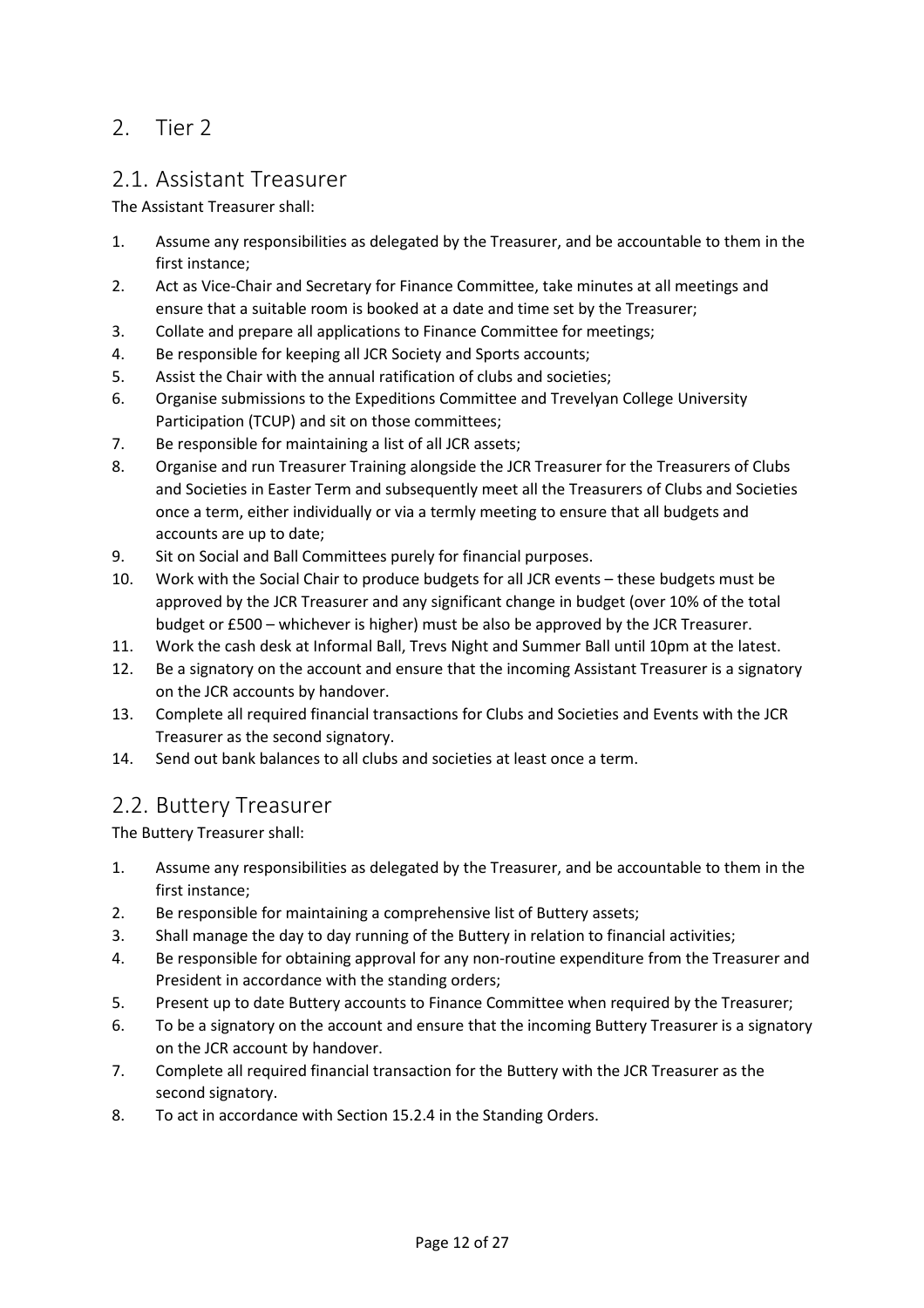# 2.3. JCR Computing Officer(s)

The JCR Computing Officer(s) shall:

- 1. Convene at least two meetings with the IT Committee per term to discuss matters concerning the JCR computing facilities;
- 2. Take overall responsibility for the maintenance of the JCR computing facilities both hardware and software, including the CIS Self-Service printer and liaising with CIS;
- 3. Liaise with CIS to assist with problems with College cabling;
- 4. Research and publicise the upgrading of College computing facilities as appropriate;
- 5. Take overall responsibility for providing general computing assistance to members of the JCR, particularly during Freshers' Week;
- 6. Spearhead all IT initiatives;
- 7. Be responsible for mailing lists in College;
- 8. Be a CIS College Representative;
- 9. Sign the IT Committee Confidentiality Agreement;
- 10. Chair IT Committee;
- 11. Be responsible for maintaining an up-to-date list of IT assets;
- 12. Be accountable in the first instance to the Secretary.

## 2.4. Senior Sports and Fitness Representative

The Senior Sports and Fitness Representative shall:

- 1. Represent the JCRs interests to Team Durham (the Athletic Union) and the College Officers;
- 2. Promote participation in sport at all levels, and support all College teams;
- 3. Undertake to be a point of contact for all College Sports Captains and to meet them once per term;
- 4. Chair Fitness Committee;
- 5. Provide information to the JCR regarding any University or non-University based sporting activities or qualifications, including maintaining a list of contact details for sports teams;
- 6. Maintain the College Sports Notice Board;
- 7. Organise the Sportsmen's Ball at the end of the Epiphany term;
- 8. Provide information to the JCR regarding the achievements of members of the College in sporting activities;
- 9. Shall be present in Freshers' week to introduce the Freshers to the College sports system;
- 10. Sit on Finance Committee and Publicity Committee;
- 11. Be accountable in the first instance to the Services Officer and Durham Students' Union Representative.

## 2.5. Gym Representative(s)

The Gym Representative(s) shall:

- 1. Be ultimately responsible for the management of the fitness facilities in College so the Gym is clean, safe and tidy;
- 2. Be assisted in the maintenance of the fitness facilities by the Junior Sports Reps;
- 3. Be trained to perform inductions and organise training for others required to induct;
- 4. Organise and publicise annual Gym inductions within College, predominantly in the first fortnight of Michaelmas Term;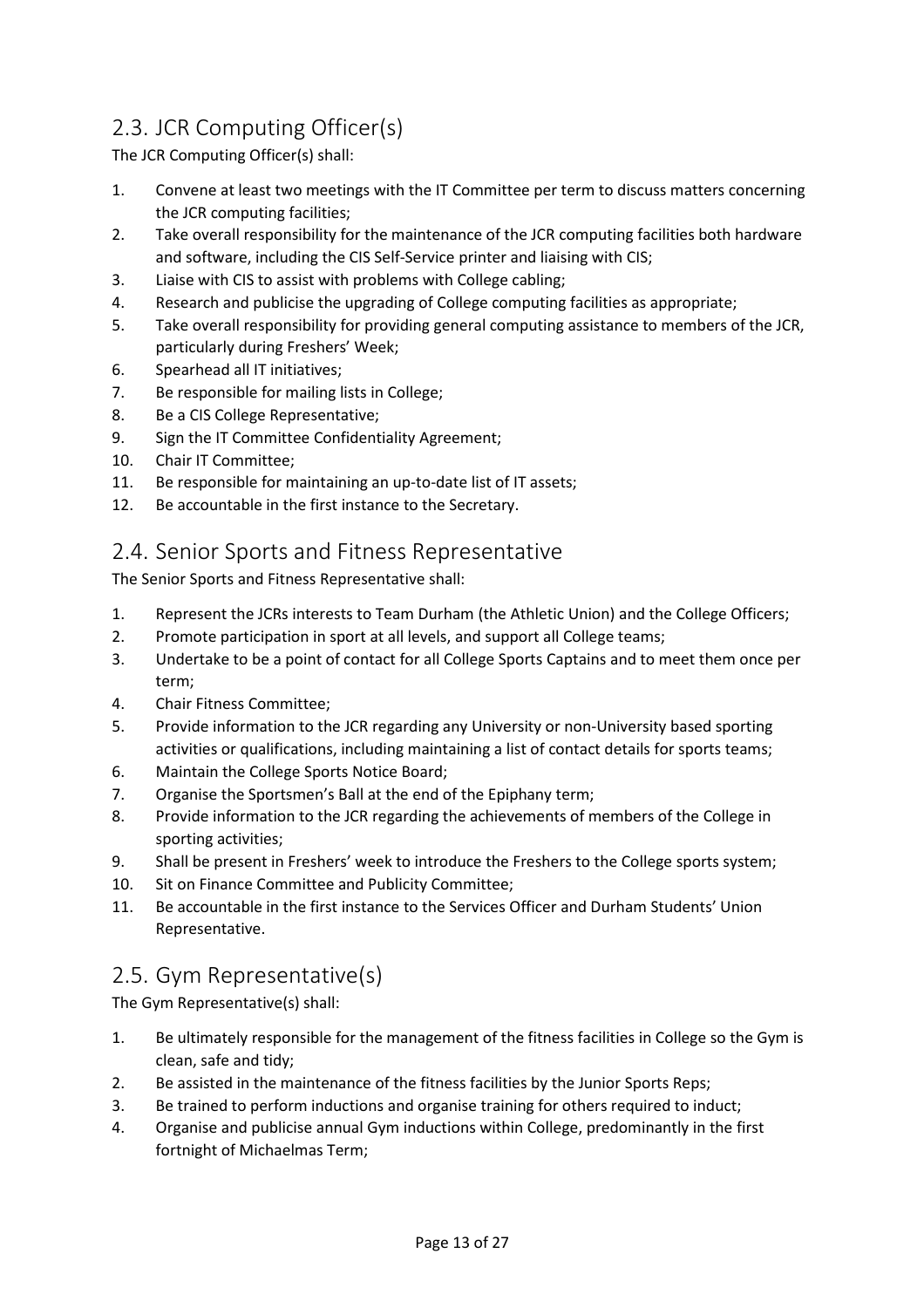- 5. Be trained to understand fully the correct operation of and to maintain properly all equipment within the Gym;
- 6. To have an understanding of correct running and rowing technique and primary free weight exercises (including squats, bench press, dead lift and rows);
- 7. Research the acquisition of new Gym equipment when necessary in conjunction with the JCR Treasurer;
- 8. Be responsible for maintaining an up-to-date list of Gym assets;
- 9. Be present in Freshers' Week to introduce the Freshers to the College fitness facilities;
- 10. Liaise with Gym users, to improve the fitness facilities and opportunities available;
- 11. Be accountable in the first instance to the Services Officer.

## 2.6. Art Representative

The Art Representative shall:

- 1. Undertake to be a point of contact for ratified College art societies and committees;
- 2. Communicate between the Executive Committees of ratified College art societies and committees so that all societies and committees are kept informed of art events in College;
- 3. Promote art within the College;
- 4. Chair the Joint SCR-Student Fine Art Committee;
- 5. Assist the Fine Art Committee in running the Trevelyan Art Prize;
- 6. Be responsible for organising an annual exhibition of College student art in the bar, in collaboration with the Sabbatical Bar Steward;
- 7. Liaise with the College Officers regarding exhibitions of student artwork in the College, excluding the annual exhibition in the bar cited in Clause 4.3.6;
- 8. Be responsible for any applications for finance from Special Projects or other sources where necessary for the running of such exhibitions;
- 9. Be responsible for obtaining and maintaining appropriate storage space in College for the equipment of ratified art societies;
- 10. Be responsible for organising an annual Artists' dinner to celebrate student art, open to all members of ratified College art societies and committees and students who have exhibited their artwork in College;
- 11. Sit on Social Committee, Finance Committee and Publicity Committee;
- 12. Be accountable in the first instance to the Publicity Officer;
- 13. Before taking on the position, the Art Representative elect must attend at least one meeting of the Fine Art Committee.

## 2.7. Music Representative

The Music Representative shall:

- 1. Chair and be ultimately responsible for the running of the Live Music Committee and Music and Performing Arts Committee.
- 2. Be responsible for organising and running Trevs Unplugged, the Trevstock that occurs in the Easter Term after their term of office ends, and other music events, liaising with the relevant College Officers;
- 3. In consultation with the Services Officer, look after the college music rooms and liaise with the Chaplain on use of the Chapel for music purposes;
- 4. Liaise with JCR members and ratified music societies to improve the music practise facilities and equipment in College;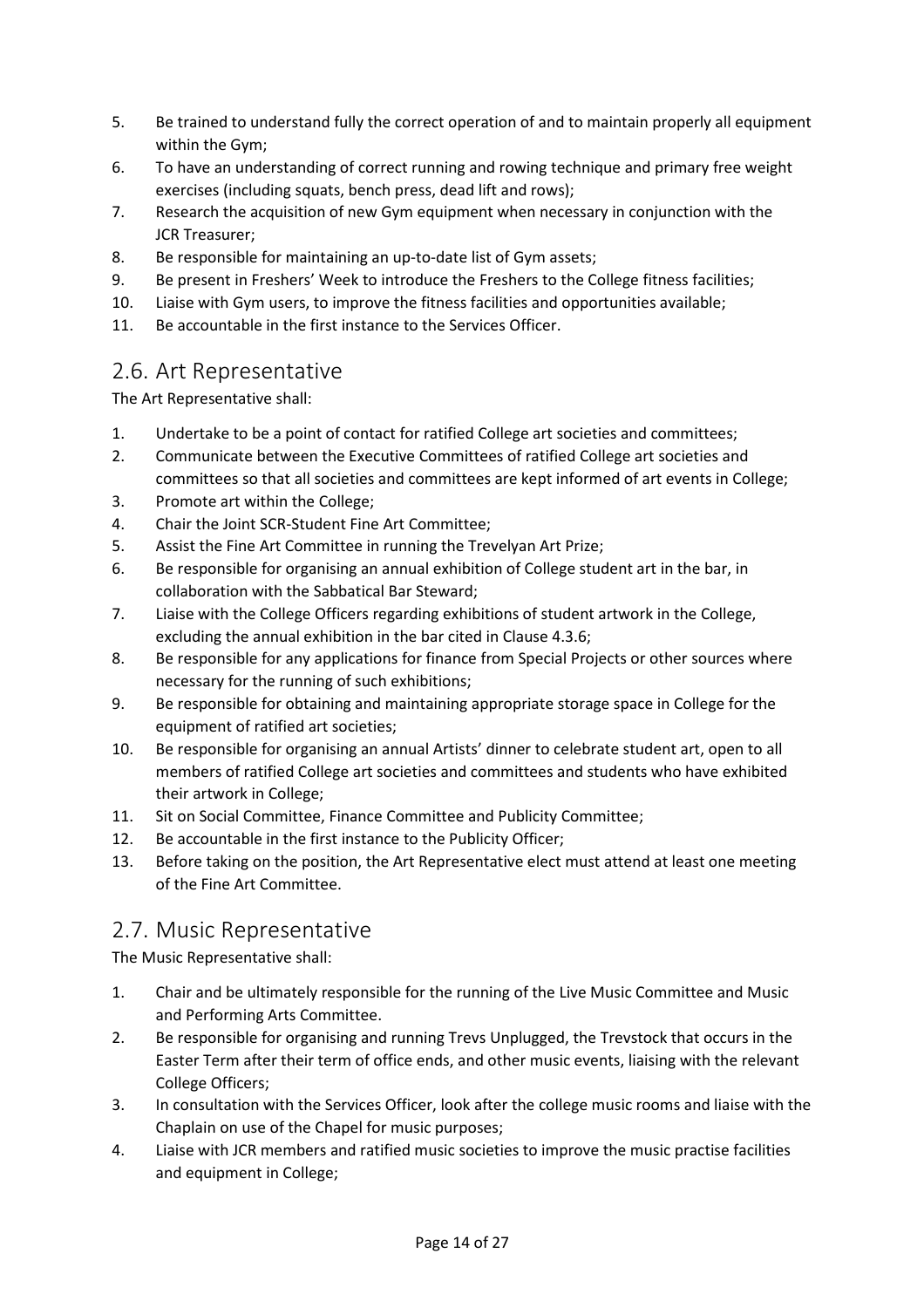- 5. Maintain up to date signup sheets for College music equipment and enforce relevant regulations;
- 6. Run the application process for Technical Manager;
- 7. Assist the Social Committee and SSC in organising music for events;
- 8. Meet with the incoming Music Representative in Easter Term before the Exam Period to make a plan for Trevstock. The outgoing Music Representative is responsible for Trevstock;
- 9. Run Trevstock alongside the incoming Music Representative and split the workload evenly;
- 10. Be responsible for organising and running the annual Musician's Dinner in Epiphany Term;
- 11. Be trained in the use of PA equipment;
- 12. Sit on Finance Committee, Social Committee and Publicity Committee;
- 13. Be responsible for maintaining an up-to-date list of musical assets;
- 14. Be accountable in the first instance to the Social Chair;

## 2.8. Technical Manager

The Technical Manager shall:

- 1. Maintain an accurate inventory of JCR PA and lighting equipment;
- 2. Consult with the Live Music Committee about new and replacement equipment;
- 3. Organise PA training courses for bands, DJs, SSC, Bar Staff and the Exec where needed;
- 4. Keep a list of all PA trained users;
- 5. Keep the PA cupboard in an orderly state;
- 6. Liaise with the Music Rep, Social Chair and Sabbatical Bar Steward to organise crew for all official JCR and SSC events;
- 7. Maintain a list of suitably knowledgeable people who may be phoned in the event of problems with the PA during events. (the Technical manager does not need to be present at every event);
- 8. Look after the College music equipment and organise its repair and replacement as necessary;
- 9. Oversee the hiring of equipment by bands and societies, forwarding payment to the JCR Treasurer;
- 10. Chair the Technical Committee;
- 11. Be ultimately responsible for the work of the Technical Hires and Equipment Coordinator and the Technical Events Coordinator;
- 12. Be responsible for maintaining an up-to-date list of Technical Assets, meaning all tech equipment:
- 13. Be accountable in the first instance to the Services Officer.

# 2.9. Durham University Charities Kommittee (DUCK) Representative(s)

The DUCK Representative(s) shall:

- 1. Chair, oversee and be responsible for the actions of the college DUCK Committee, including the appointment of the Assistant DUCK Representative and the DUCK Treasurer;
- 2. Organise, with that Committee, DUCK events;
- 3. Attend University DUCK meetings;
- 4. Sit on Publicity Committee;
- 5. Be accountable in the first instance to the Social Chair.

## 2.10. Assistant Social Chair

The Assistant Social Chair shall: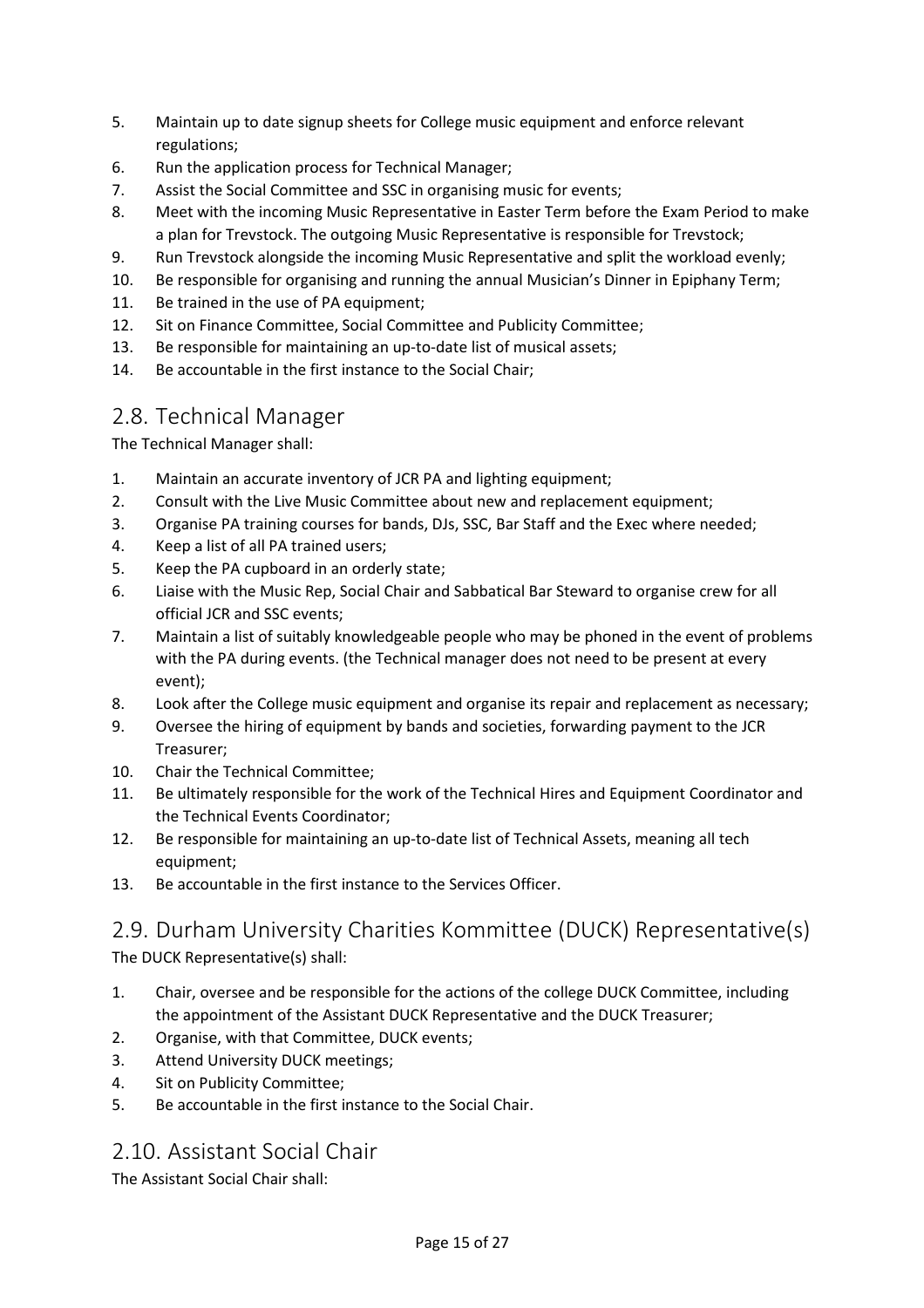- 1. Assist the Social Chair in the organisation of all JCR social events, including but not limited to, Freshers' Bop, Informal Ball and the Summer Ball;
- 2. Work for at least an house at the beginning of Informal Ball, Trevs Night and Summer Ball to assist the Social Chair in co-ordinating the entertainment;
- 3. Must work when required for logistical purposes on Trevs Day, at the discretion of the Social Chair;
- 4. To have specific responsibility for the organisation of security, first aiders, additional porter cover, fireproofing, and the upkeep of the social garage;
- 5. Attend Social Committee and Ball Committee and act as Secretary;
- 6. Sit on Publicity Committee;
- 7. Sign the Confidentiality Agreement;
- 8. Be accountable in the first instance to the Social Chair.

## 2.11. Environment and Fairtrade Officer

The Environment and Fairtrade Officer shall:

- 1. Work with the College "Environment Champion" to promote awareness in College of the environment and of the Fairtrade ethos;
- 2. Convene and chair the College's Environment Action Group (Green T) meetings between staff and student representatives;
- 3. Liaise with college staff on matters regarding the College grounds;
- 4. Attend meetings of the Greenspace Student Environment Group;
- 5. Be accountable in the first instance to the Vice-President.

## 2.12. Assistant Welfare Officers

The Assistant Welfare Officers are advised to live in College but this is not a requirement for election and shall:

- 1. Be two Assistant Welfare Officers, who shall be different in gender OR who shall both be different in gender to the Welfare Officer;
- 2. Be elected independently of each other;
- 3. Be of equal status;
- 4. Assume any responsibilities as delegated by the Welfare Officer, and be accountable to them in the first instance;
- 5. Meet together weekly with the Welfare Officer and other Assistant Welfare Officer, to discuss and co-ordinate welfare matters;
- 6. Attend Nightline training at the first possible opportunity, and any other relevant training made available;
- 7. Split between themselves overall responsibility for:
- 7.1. The organisation and running of the Welfare Events Room and rota, excluding those that occur during the Open Days and Freshers' Week;
- 7.2. The selection and running of the Academic Parenting scheme, including the initial meeting between the new parents and children and the continued correspondence throughout the year;
- 7.3. The publicity of welfare information to the JCR via the Facebook page, the noticeboard, and any other media, in liaison with the Publicity Officer;
- 7.4. Taking minutes of Welfare Awareness Committee meetings;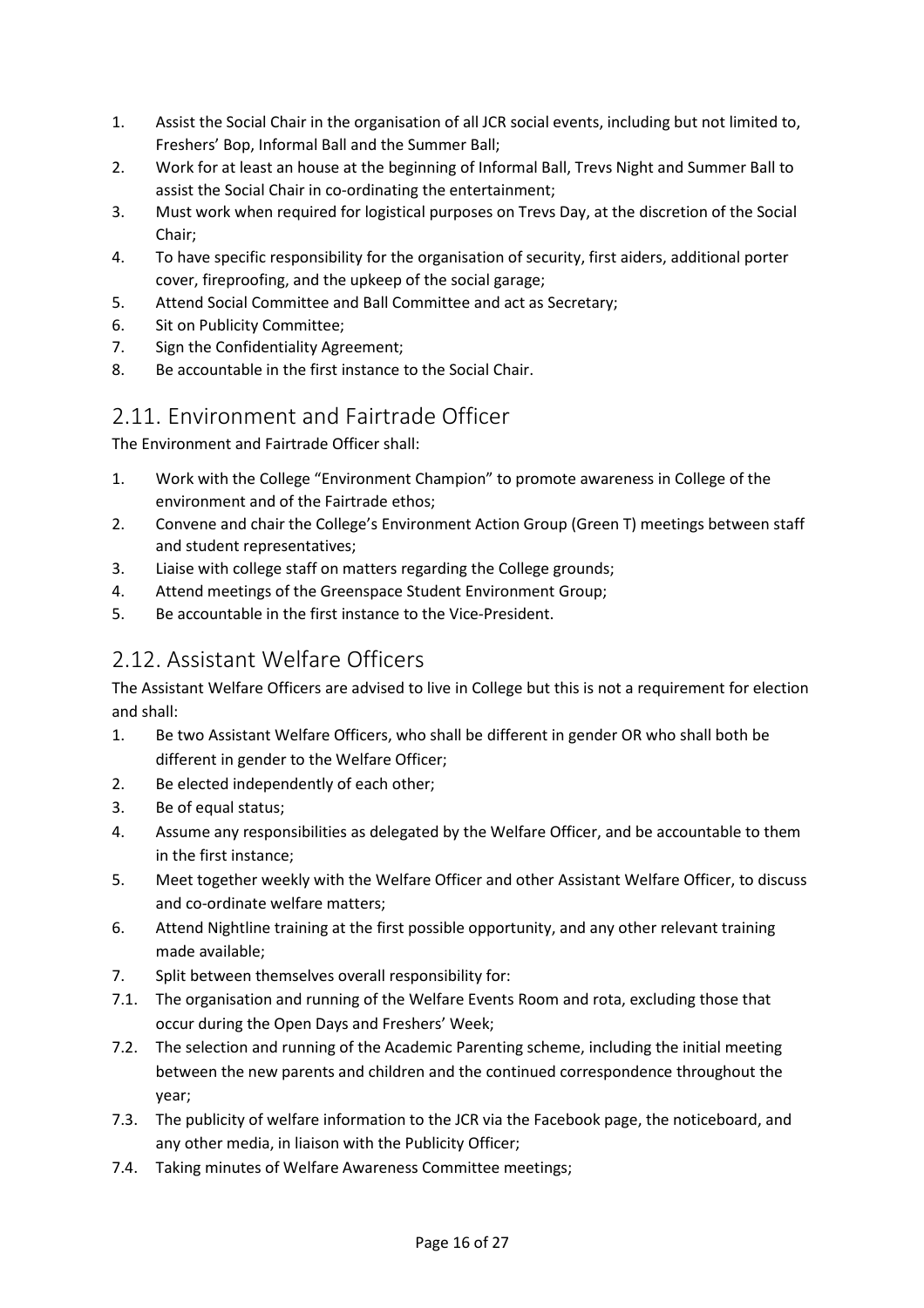- 8. Assist the Welfare Officer in the organisation and implementation of awareness weeks and welfare campaigns through the year;
- 9. To each run weekly drop-in sessions, to provide a listening and signposting service to students, and to give out relevant supplies. Outside these hours, the College Officers have the responsibility for the welfare of students;
- 10. Sign the Confidentiality Agreement;
- 11. Sit on the following committees:
	- (a) **JCR:** Welfare Awareness (2), Publicity (1);
	- (b) **University**: Welfare, Equality and Diversity (2).

## 2.13. LGBT+ Students' Representative(s)

LGBT+ students include, but are not limited to: lesbian, gay, bisexual, transgender, pansexual, asexual, intersex, non-binary and sexuality and gender questioning individuals.

The LGBT+ Students' Representative(s) shall:

- 1. Represent and raise awareness of LGBT+ issues and events within College;
- 2. Provide support and signposting for LGBT+ related issues in conjunction with the Welfare Officers;
- 3. Attend Nightline training, the Introductory Welfare Information session provided by the Students' Union LGBT Association (LGBTa) and other relevant welfare training at the earliest opportunity;
- 4. Organise and run LGBT+ campaigns and events within College, in conjunction with (where necessary), the Welfare Awareness Committee and the LGBTa;
- 5. Develop and promote the LGBT+ community within College, including, but not limited to, managing the Trevs LGBT+ Facebook group;
- 6. Liaise with the LGBTa and promote and raise awareness of the LGBTa within College;
- 7. Attend LGBTa College Representative Committee at least once per term;
- 8. Give feedback of any issues affecting LGBT+ students to the LGBTa Executive Committee;
- 9. Sign the JCR Confidentiality Agreement;
- 10. Sit on the Welfare Awareness Committee;
- 11. Be accountable in the first instance to the Welfare Officers.

**Note:** It is suggested that the LGBT+ Students' Representative(s) identify as an LGBT+ student, though this is not a requirement.

## 2.14. Students with Disabilities Representative

The Students with Disabilities Representative shall:

- 1. Be a point of contact for students with disabilities;
- 2. Represent and raise awareness of disability-related issues and events within College;
- 3. Help to organise and run an Awareness Week including disability awareness within College alongside the Welfare Officers and the Welfare Awareness Committee, and at the same time as other Colleges;
- 4. Provide support and signposting for disability-related issues in conjunction with the Welfare Officers;
- 5. Attend Nightline training, or other relevant welfare training at the earliest opportunity;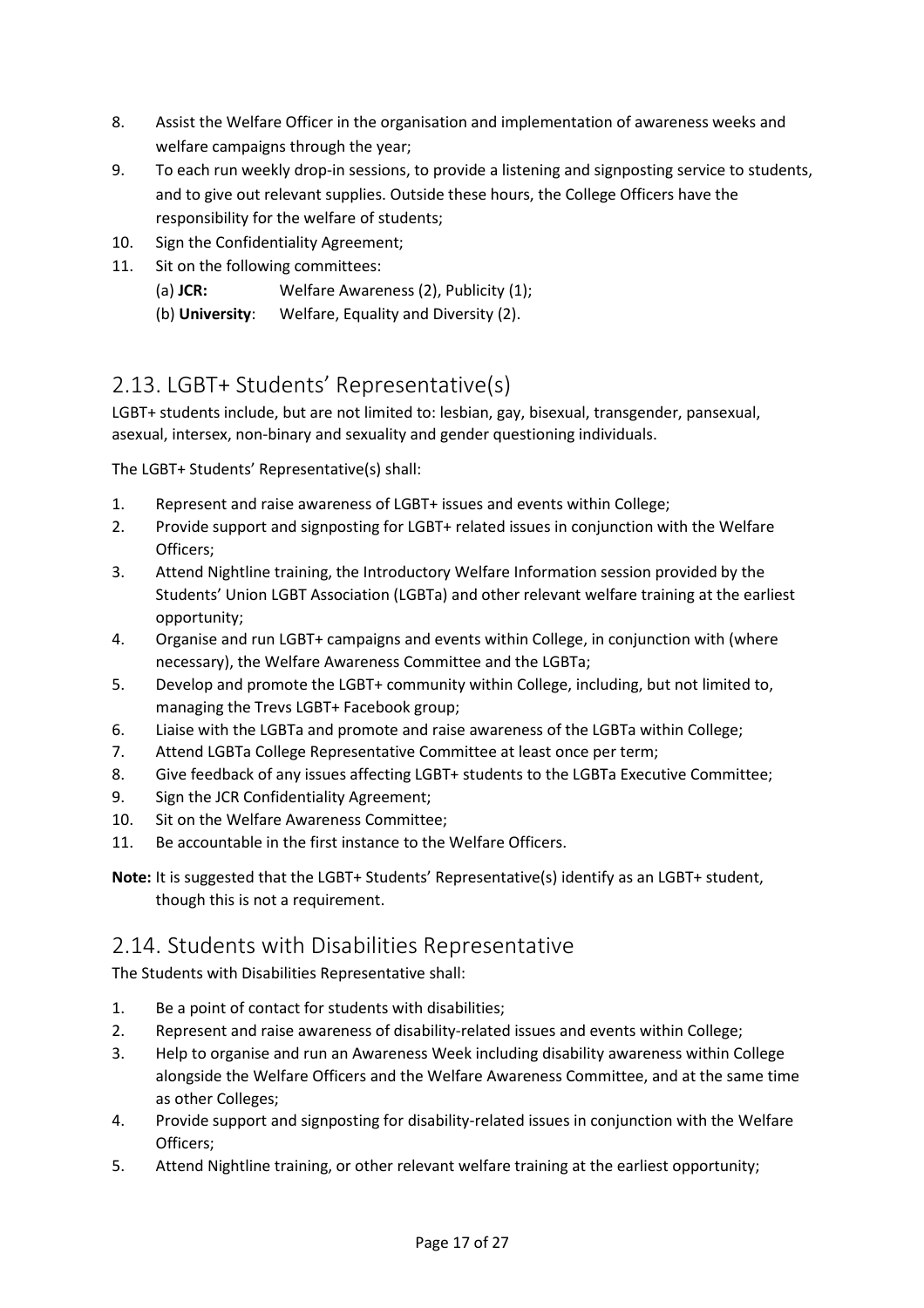- 6. Liaise with the Students' Union Disabilities Officer;
- 7. Liaise with the Students With Disabilities Association (SWDA), raising awareness of the SWDA within college;
- 8. Liaise with Durham University Services for Students with Disabilities (DUSSD), raising awareness of DUSSD within college;
- 9. Sign the JCR Confidentiality Agreement;
- 10. Sit on Welfare Awareness Committee;
- 11. Be accountable in the first instance to the Welfare Officers.

## 2.15. Senior Freshers' Representative(s)

Senior Freshers' Representative(s) Shall:

- 1. Have overall responsibility for the organisation and running of Freshers' week;
- 2. Have overall responsibility for leading the team of appointed Freshers' Representatives;
- 3. Liaise between College and the JCR on all matters concerning Freshers' Week;
- 4. Work alongside the Social Chair to coordinate smooth running of social events during the week;
- 5. Liaise with all relevant people regarding the timetable of Freshers' Week;
- 6. Administer the appointment and assignment of Freshers' Reps during the Easter Term in accordance with Clause 4.4.1 in the Standing Orders;
- 7. Co-ordinate the JCR Freshers' Handbook;
- 8. Assist the International Students Representative with the running of International Students Week;
- 9. Assist the Secretary in the running of Open Days;
- 10. Have overall responsibility for the organisation and running of Re-Freshers' Week at the start of Epiphany term;
- 11. Be advised to attend a Nightline training weekend;
- 12. Meet regularly, when necessary, with the President, Treasurer, Welfare Officers and Social Chair, throughout Easter Term and communicate regularly during the summer vacation;
- 13. Sit on Publicity Committee at appropriate times of the year, as deemed by the Secretary;
- 14. Sign the JCR Confidentiality Agreement;
- 15. Be accountable in the first instance to the President.

#### **Note:**

The Senior Freshers' Representative(s) should have previous experience such as previously being a Freshers' Representative.

## 2.16. Yearbook Editor(s)

The Yearbook Editor(s) shall:

- 1. Be responsible for the production of the Yearbook;
- 2. Sit on Publicity Committee at appropriate times of the year, as deemed by the Secretary;
- 3. Be accountable in the first instance to the Vice President.
- 3. Tier 3

## 3.1. Technical Hires and Equipment Coordinator

The Technical Hires and Equipment Coordinator shall: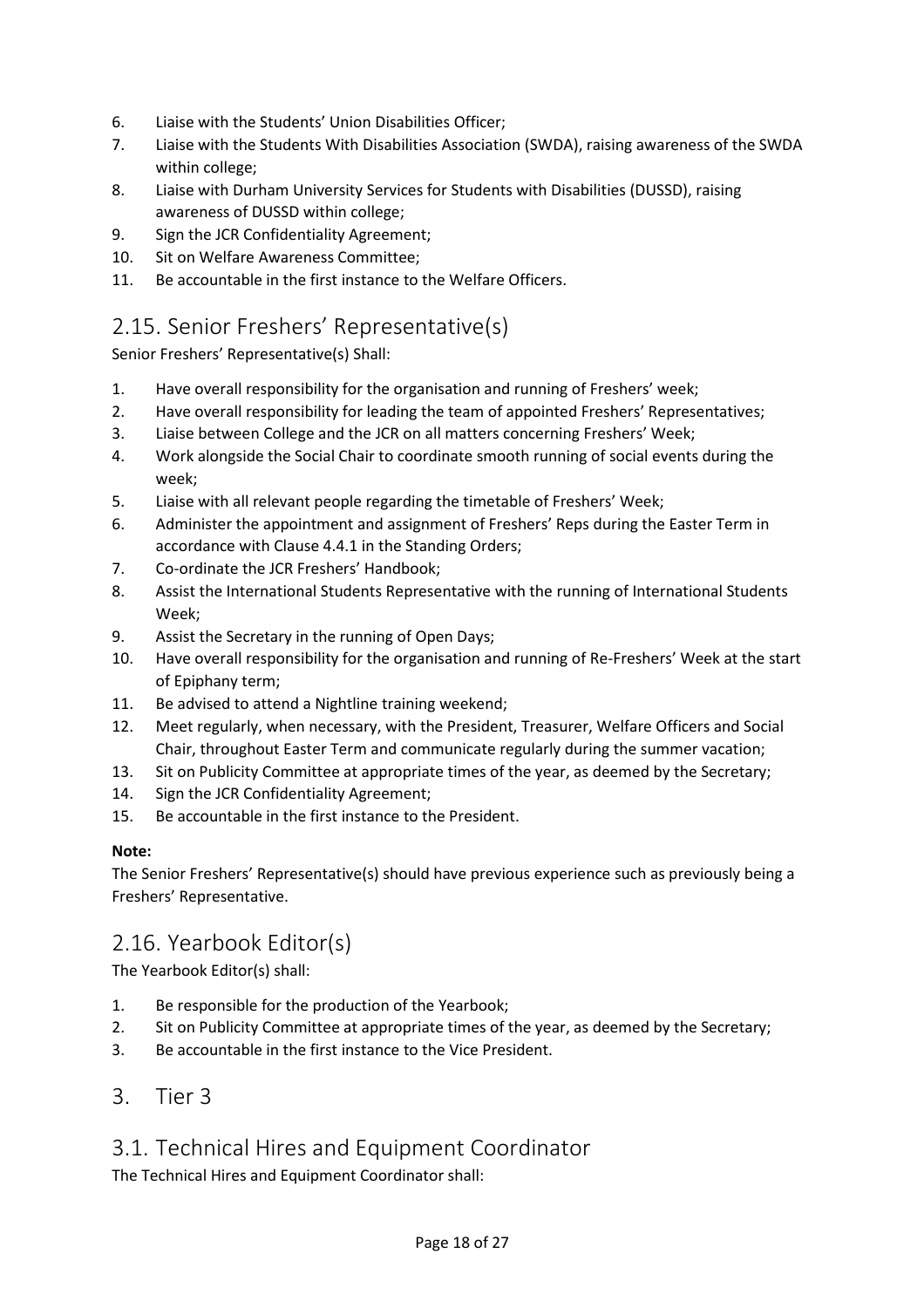- 1. Maintain an accurate inventory of PA equipment;
- 2. Keep the PA store room organised and tidy;
- 3. Maintain the Technical equipment and report equipment to the Technical Manager which needs to be repaired professionally or replaced;
- 4. Be responsible for outgoing hires of JCR owned Technical equipment;
- 5. Organise an annual PAT Test of Technical equipment;
- 6. Be appointed by the Technical Manager;
- 7. Sit on the Technical Committee.

#### 3.2. Technical Events Coordinator

The Technical Events Coordinator will:

- 1. Work alongside the Technical Manager in organising major JCR events, which may include Freshers' Week, the Informal Ball, Trevs Day, the Summer Ball and Trevstock;
- 2. Be appointed by the Technical Manager;
- 3. Sit on Social Committee;
- 4. Sit on the Live Music Committee and Technical Committee.

## 3.3. MASH Room Technician

The MASH Room Technician shall:

- 1. Be accountable to the Technical Manager in the first instance;
- 2. Work with the Technical Manager and Music Rep to keep the MASH Room in a working and tidy state;
- 3. Maintain and upkeep the Technical equipment in the MASH room and report equipment to the Technical Manager which needs to be repaired professionally or replaced;
- 4. Be appointed by the Music Representative and Technical manager;
- 5. Sit on the following committees: Technical Committee, Music and Performing Arts Committee;

### 3.4. Junior Sports and Fitness Representatives

The Junior Sports and Fitness Representatives shall:

- 1. Represent the interests of the JCR to Team Durham (the Athletic Union);
- 2. Assist in the publicity of Sporting events and achievements within college;
- 3. Meet on a regular basis with the Senior Sport and Fitness Representative and Gym Representative(s);
- 4. Assist in maintaining the College fitness facilities and the running of sporting events (including the Sportsmen's Ball) organised by the Senior Sports and Fitness Representative;
- 5. Sit on Fitness Committee;
- 6. Be accountable in the first instance to the Senior Sports and Fitness Representative and Gym Representative(s).

### 3.5. Freshers' Representatives

Freshers' Reps shall:

- 1. Aid with the organisation and running of Freshers' week;
- 2. Consist of a necessary number of individuals at the discretion of the Senior Freshers' Representative(s);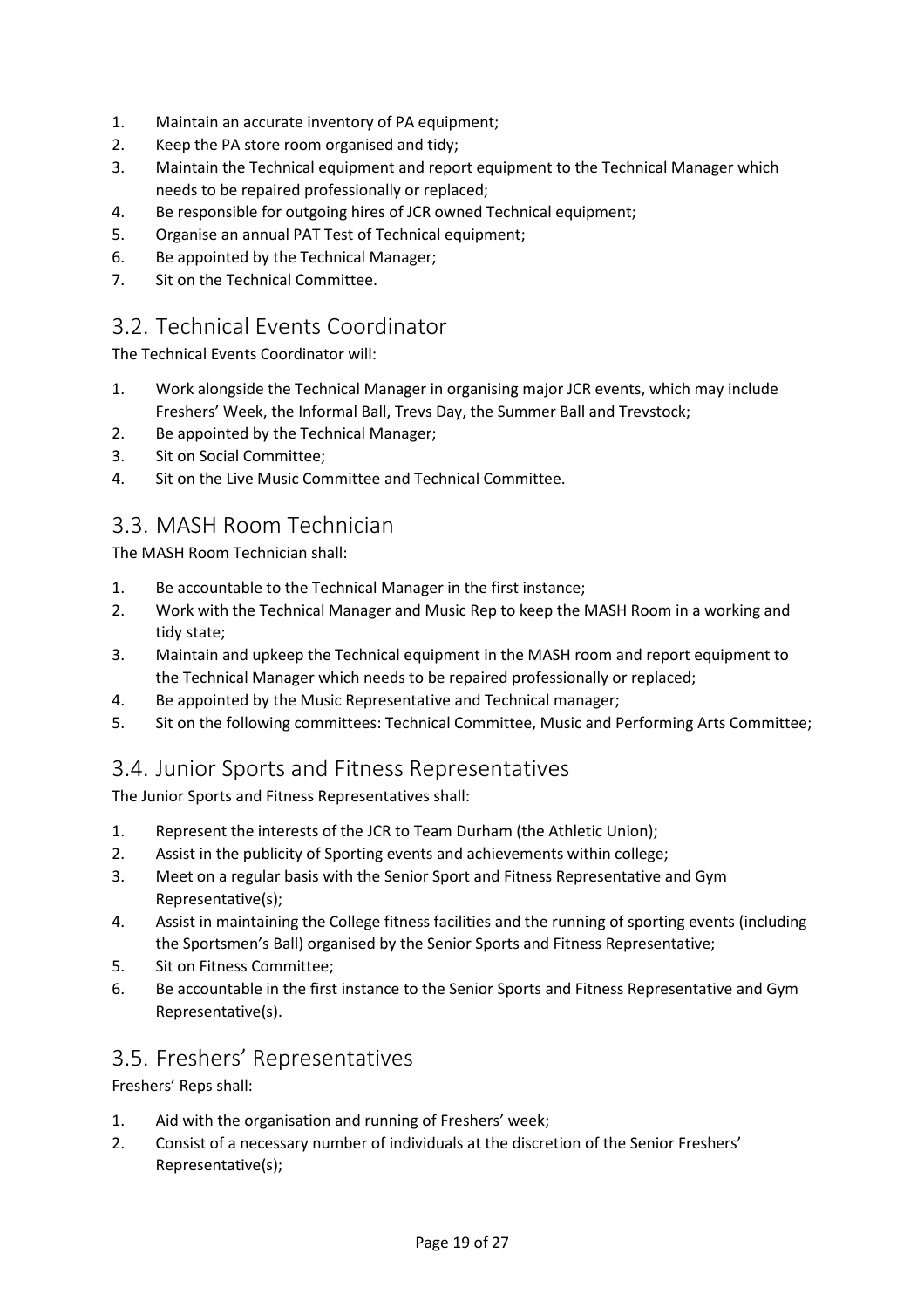- 3. Arrive in Durham two days before the start of Freshers' week;
- 4. Be assigned to an Exec member who shall lead a group of first year students assigned to them by the Senior Tutor;
- 5. Sign the JCR Confidentiality Agreement
- 6. Be accountable in the first instance to the Senior Freshers' Representative(s).

#### 3.6. Open Day Representatives

The Open Day Representatives team shall consist of:

- (a) The Outgoing JCR Publicity Officer
- (b) The Incoming JCR Publicity Officer
- (c) The Incoming JCR Senior Freshers' Representative(s)
- (d) The Incoming JCR President
- (e) The Incoming JCR Welfare Officers
- (f) Up to 14 appointed representatives to create a team of no more than 20 people

All Open Day Representatives shall:

1. Be free the weekend after term ends to help with preparation and organisation as well as the Open Days in their entirety (Monday– Wednesday)

2. Abide by a Code of Conduct as set by the University, or Senior Tutor and Outgoing JCR Publicity **Officer** 

3. Attend any training as deemed necessary by the JCR Publicity Officer and/or the College

3. Sign the JCR Confidentiality Agreement

4. Be accountable in the first instance to the Outgoing JCR Publicity Officer who is responsible for the running of the entirety of the Open Days

### 3.7. Other Committee Representatives

Committee Reps shall:

- 1. Attend all meetings and accept all tasks necessitated by their Committee's description, as laid out in Section 5 of this document.
- 2. Sign the Confidentiality Agreement

### 4. JCR Committees

#### 4.1. Finance Committee

The Finance Committee shall:

- 1. Convene a meeting of the committee between the date of all normal motions having been submitted for consideration at a General Meeting of the JCR, and the date of that meeting;
- 2. Convene an emergency meeting at the discretion of the President and Treasurer;
- 3. Have the Treasurer acting as chair;
- 4. Have the Assistant Treasurer acting as Secretary, responsible for the agendas and minutes of meetings;
- 5. Witness the accountability of the Treasurer through the presentation of accounts and budgets;
- 6. Regulate the Buttery Committee's accounts, by receiving a presentation of the said accounts by the Assistant Treasurer (Buttery);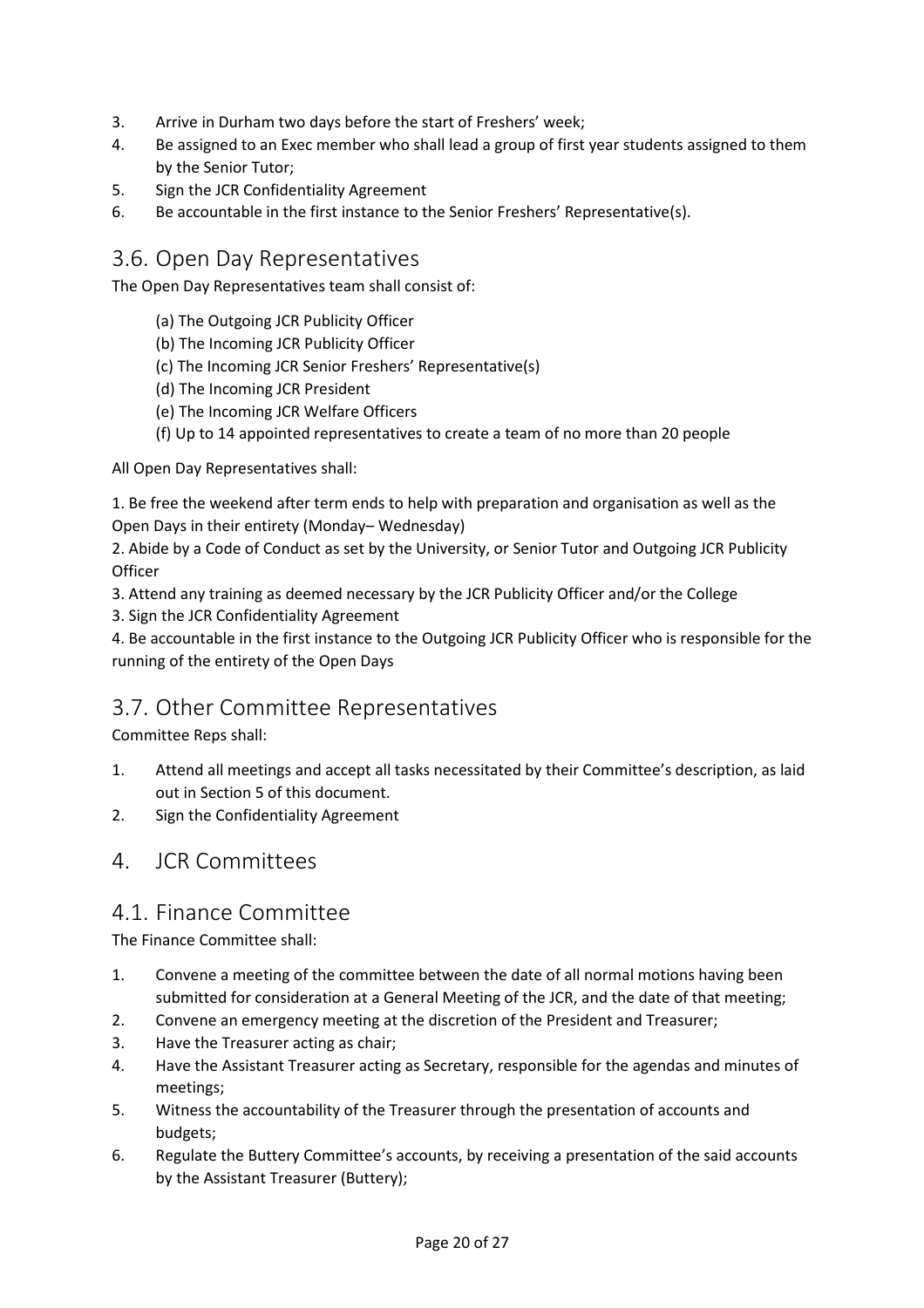- 7. Consider the feasibility of, and suggest any necessary amendments to, all financial motions for presentation to the JCR at JCR Meetings prior to their presentation to the JCR;
- 8. Have the power to ratify financial motions proposed on behalf of the JCR, up to a value of £350, which have been passed by a two-thirds majority of those present;
- 9. Annually give grants to members of the JCR who are spending the summer vacation pursuing charitable or educational activities;
- 10. Make grant allocation for JCR clubs and societies up to £350 if passed by a two-thirds majority of those present;
- 11. Consist of:
	- (a) The Treasurer;
	- (b) The Assistant Treasurer;
	- (c) The Buttery Treasurer;
	- (d) The President;
	- (e) The Senior Sports and Fitness Representative;
	- (f) The Music Representative;
	- (g) The Art Representative;
	- (h) Four (4) elected representatives.
- 12. If an applicant so requests, the Treasurer will allow a representative to explain relevant information to the committee. The representative will leave before any decision is finalised.
- 13. If the applicant is a member of Finance Committee they may not remain in the meeting (at the Treasurer's discretion) and may not vote on that application.

## 4.2. Social Committee

The Social Committee shall:

- 1. Discuss and assist in the organisation of JCR social events and their advertisement;
- 2. Have meetings to which the Social Chair may invite extra members at his/her discretion;
- 3. Assist at social events as required;
- 4. Discuss the JCR funding given to college events;
- 5. Convene meetings of the Committee as necessary as organised by the Social Chair, who shall chair all meetings;
- 6. Consist of:
	- (a) The Social Chair;
	- (b) The President;
	- (c) The Treasurer;
	- (d) The Durham Students' Union Representative;
	- (e) The Technical Manager;
	- (f) The Music Representative;
	- (g) The Sabbatical Bar Steward;
	- (h) The MCR Social Secretary;
	- (i) The Assistant Social Chair;
	- (j) Six (6) elected members.

#### 4.3. Welfare Awareness Committee

The Welfare Awareness Committee shall:

- 1. Organise campaigns/events pertinent to welfare;
- 2. Provide welfare information on notice boards and on the JCR website;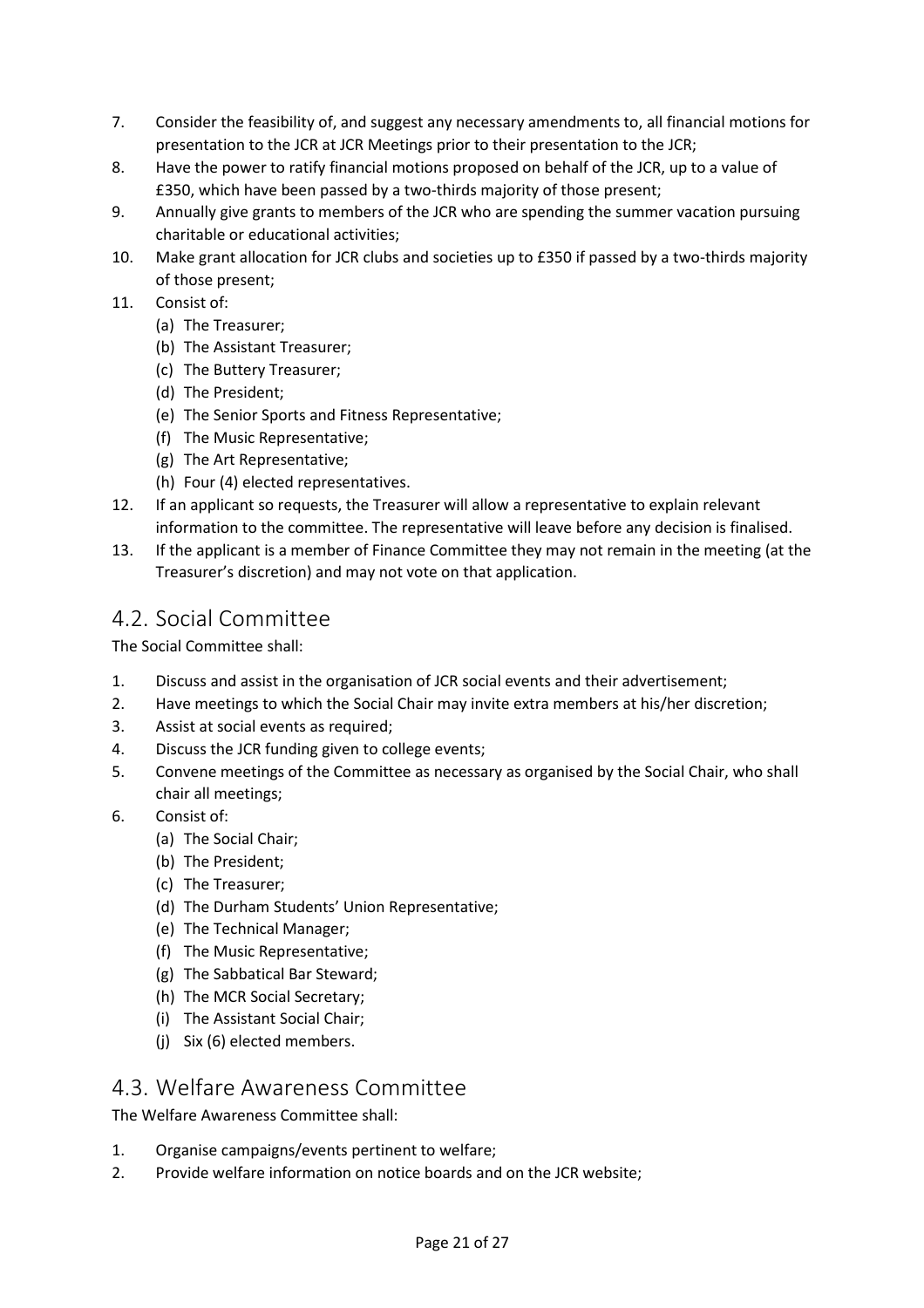- 3. Meet at the discretion of the Welfare Officers;
- 4. Be chaired by the Welfare Officers;
- 5. Consist of:
	- (a) The Welfare Officer
	- (b) The two Assistant Welfare Officers;
	- (c) The Outreach Officer;
	- (d) The Administrative Vice-Chair of the Bar;
	- (e) The LGBT+ Students' Representative(s);
	- (f) The International Students' Representative;
	- (g) The Students with Disabilities Representative;
	- (h) Six (6) elected members;

#### 4.4. JCR Committee

The JCR Committee shall:

- 1. Be organised and convened at the discretion of the Vice President;
- 2. Be chaired by the Vice-President;
- 3. Have the power to research all matters affecting the JCR and have the power to co-opt in order to aid this point;
- 4. Be responsible for choosing Half Colours, in accordance with Section 14 of the Standing Orders;
- 5. Coordinate all matters concerning JCR Alumni;
- 6. Have published minutes of the meeting, which shall be the responsibility of the Secretary;
- 7. Select from its number a Careers Representative and a JCR Photographer;
- 8. Consist of:
	- (a) The Vice President;
	- (b) The JCR Chair;
	- (c) The Secretary;
	- (d) The Outreach Officer;
	- (e) The Environment and Fairtrade Officer;
	- (f) Ten (10) elected members, including a JCR Photographer and a Careers Representative.

### 4.5. House Committee

The House Committee shall:

- 1. Exist to:
	- (a) Discuss changes in living amenities in college;
	- (b) Review feedback received on house issues through all channels.
- 2. Meet at least once a term;
- 3. Be chaired and minutes taken by the Services Officer;
- 4. Consist of:
	- (a) The Services Officer;
	- (b) Up to Four (4) JCR representatives between the JCR and Steering Committee;
	- (c) Any other representative of the JCR at the discretion of the Services Officer;
	- (d) An MCR representative;
	- (e) An SCR representative;
	- (f) The Assistant Bursar;
	- (g) The Operations Manager;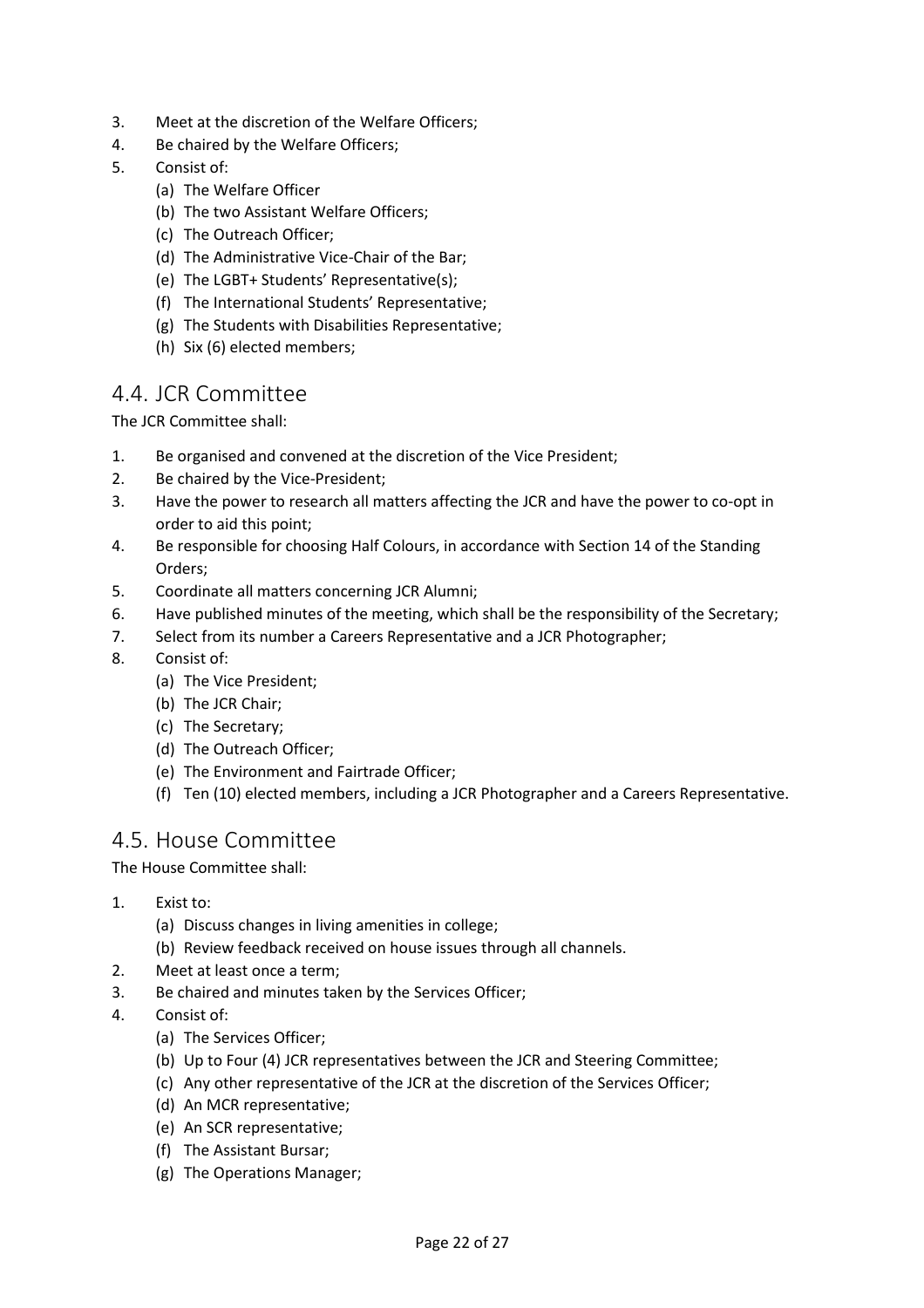(h) Any member of one of the Common Rooms with prior invitation from the Services Officer

## 4.6. Food Committee

The Food Committee shall:

- 1. Exist to:
	- (a) Discuss changes in food arrangements in college;
	- (b) Review feedback received on food issues through all channels;
	- (c) To discuss Joint Formal meals.
- 2. Meet at least once a term;
- 3. Be chaired and minutes taken by the Services Officer;
- 4. Consist of:
	- (a) The Services Officer;
	- (b) Up to Four (4) JCR representatives between the JCR and Steering Committee;
	- (c) Any other representative of the JCR at the discretion of the Services Officer;
	- (d) An MCR representative;
	- (e) An SCR representative;
	- (f) The Head Chef;
	- (g) The Food Service Manager;
	- (h) The Operations Manager;
	- (i) Any member of one of the Common Rooms with prior invitation from the Services Officer

## 4.7. Steering Committee

The Steering Committee shall:

- 1. Act to aid and witness the accountability of the Chair in carrying out elections;
- 2. Have no right to vote in elections for which they are acting as a Returning Officer;
- 3. Aid the Chair in the publicity of JCR meetings and JCR elections;
- 4. Aid the Chair in the running of the elections as set down in the Standing Orders;
- 5. Carry out termly landing meetings in association with the Exec;
- 6. Be bound by the Steering Confidentiality Policy;
- 7. Consist of:
	- (a) The JCR Chair;
	- (b) The JCR Chair-elect;
	- (c) Six (6) elected members.

### 4.8. DUCK Committee

The DUCK Committee shall:

- 1. Exist to help organise DUCK week and other charitable events in College;
- 2. Be convened and chaired by the DUCK Representative(s);
- 3. Consist of:
	- (a) The DUCK Representative(s);and
	- (b) Six (6) elected members, from whom shall be appointed by the DUCK Representative(s) a DUCK Treasurer and a DUCK Secretary

## 4.9. Buttery Committee

The Buttery Committee shall: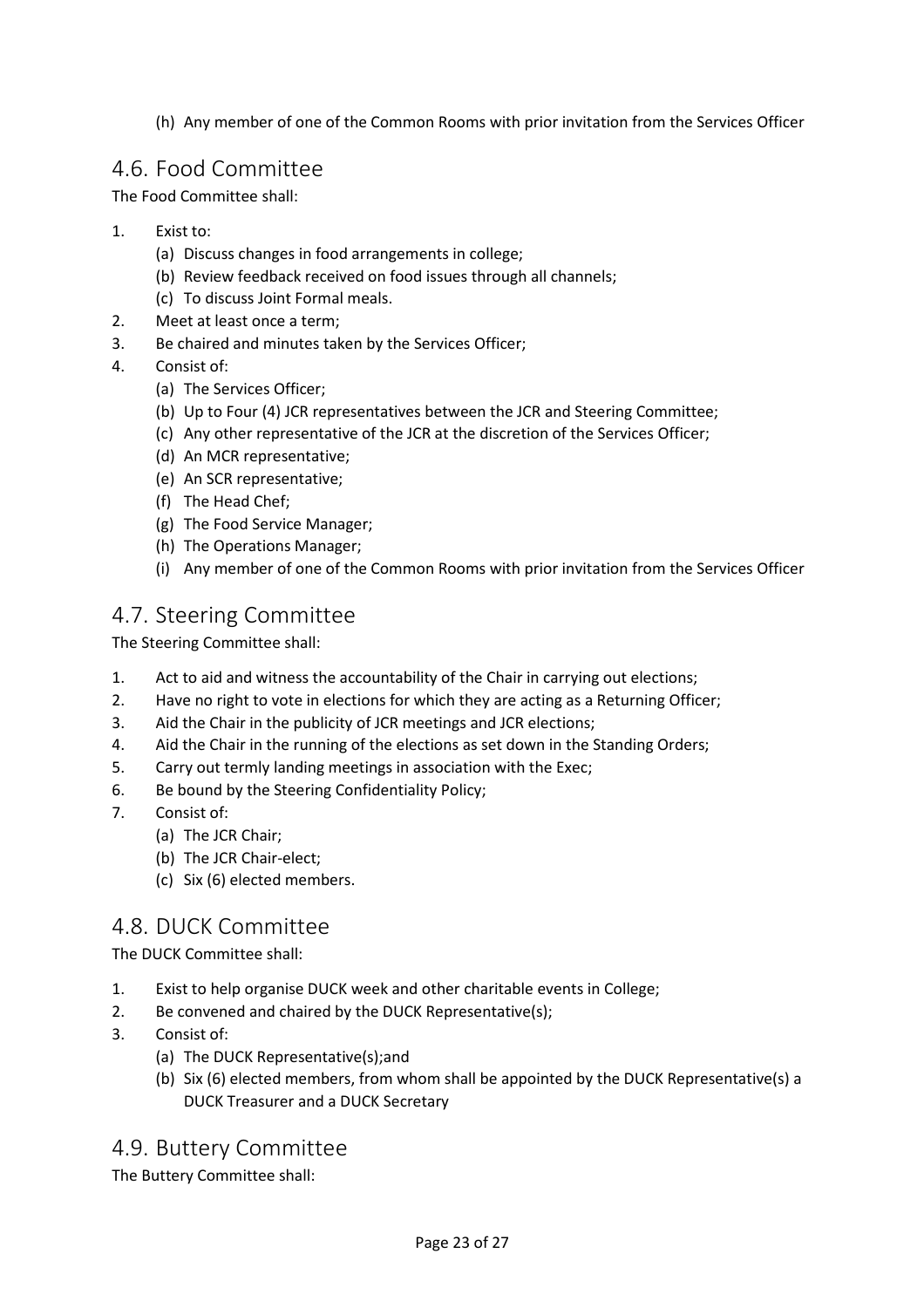- 1. Be administered in accordance with Section 15 of the Standing Orders;
- 2. Consist of:
	- (a) The Buttery Chair;
	- (b) A Shop Manager;
	- (c) A Toastie Bar Manager;
	- (d) A Staffing Officer;
	- (e) A Buttery Treasurer;
	- (f) The Treasurer;
	- (g) The President.

### 4.10. Fitness Committee

The Fitness Committee shall:

- 1. Be ultimately responsible for all matters concerning the gym;
- 2. Be responsible for gym inductions;
- 3. Pack away the gym whenever it is required;
- 4. Consist of:
	- (a) The Senior Sports and Fitness Representative;
	- (b) The Gym Representative(s)
	- (c) The Junior Sports and Fitness Representatives.

## 4.11. Live Music Committee

The Live Music Committee shall:

- 1. Meet at least twice a term to discuss college music and PA issues;
- 2. Maintain communications about PA and music facilities use and problems;
- 3. Work with the Services Officer to take care of college music practice facilities including the recording studio;
- 4. Maintain music and PA equipment and apply to JCR and special projects funds for replacement where necessary;
- 5. Organise college music events such as Trevs Unplugged and assist the Social Committee in the organisation of other events;
- 6. Assist at music and other JCR events as required, including the Trevstock after their term of office ends;
- 7. Consist of:
	- (a) The Music Representative;
	- (b) The Technical Events Manager;
	- (c) MASH Room Technician;
	- (d) A member of Technical Committee;
	- (e) The Social Chair;
	- (f) The Sabbatical Bar Steward.

#### 4.12. IT Committee

The IT Committee shall:

1. Be chaired by the JCR Computing Officer(s), who may appoint additional members to the committee, at their discretion, to assist the JCR Computing Officer(s), in their duties;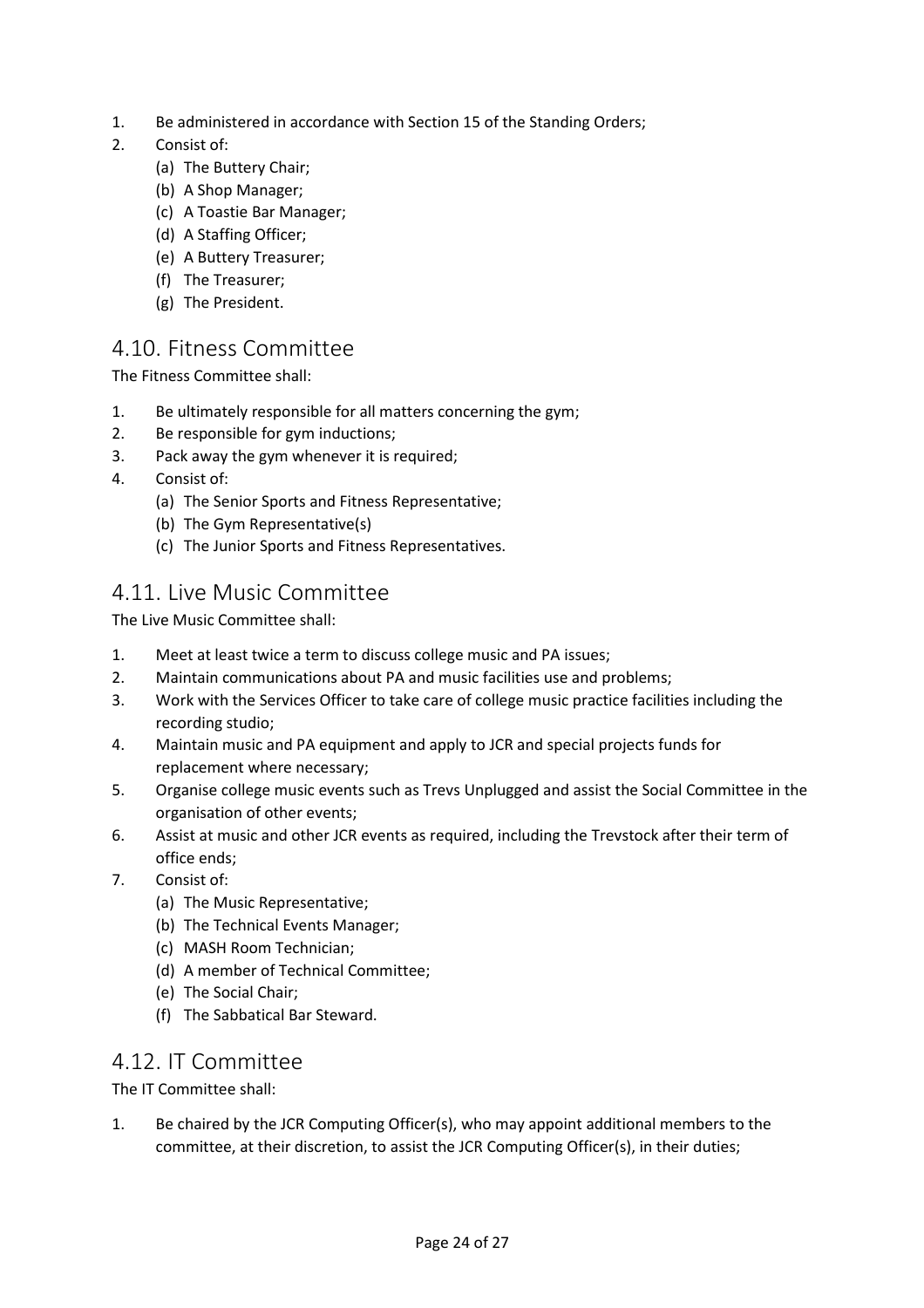- 2. Have meetings of the committee organised, as necessary, by the JCR Computing Officer(s), and at least twice termly;
- 3. Carry out regular inspection of all public computers, including the JCR Office computers and printers and ensure all are in working order;
- 4. Provide assistance with any College networking;
- 5. Provide advice to other JCR Committees, Clubs and Societies about IT matters;
- 6. Run a system to allow members of the JCR to contact the IT Committee in the event that they do not have computer access;
- 7. Ensure that the CIS Self-Service printer contains paper and toner at all times;
- 8. Consist of:
	- (a) The JCR Computing Officer(s);
	- (b) The Secretary;
	- (c) The JCR Chair;
	- (d) Other additional members appointed by the JCR Computing Officer(s).

#### 4.13. Ball Committee

The Ball Committee shall:

- 1. Exist to aid the Social Chair in the planning, organisation and running of the Summer Ball;
- 2. Be convened and chaired by the Social Chair;
- 3. Consist of:
	- (a) The Social Chair;
	- (b) The Assistant Social Chair;
	- (c) The President;
	- (d) The Treasurer;
	- (e) Interested members of Social Committee;
	- (f) Any additional members on the invitation of the Social Chair.

### 4.14. Technical Committee

1.14.1 The committee shall:

- 1. Be chaired by the Technical Manager;
- 2. Be responsible for:
	- (a) The maintenance of technical equipment;
	- (b) The organisation of the technical side of JCR events;
	- (c) The running of technical equipment at JCR events.
- 3. Consist of:
	- (a) The Technical Manager;
	- (b) The Technical Hires and Equipment Coordinator;
	- (c) The Technical Events Coordinator;
	- (d) The MASH Room Technician;
	- (e) Appointed Technical Committee members.

#### 4.15. Students' Union Committee

The Students' Union Committee shall:

1. Discuss the agendas of Durham Students' Union Council and Joint Committee, and investigate the opinions of the JCR based on these agendas;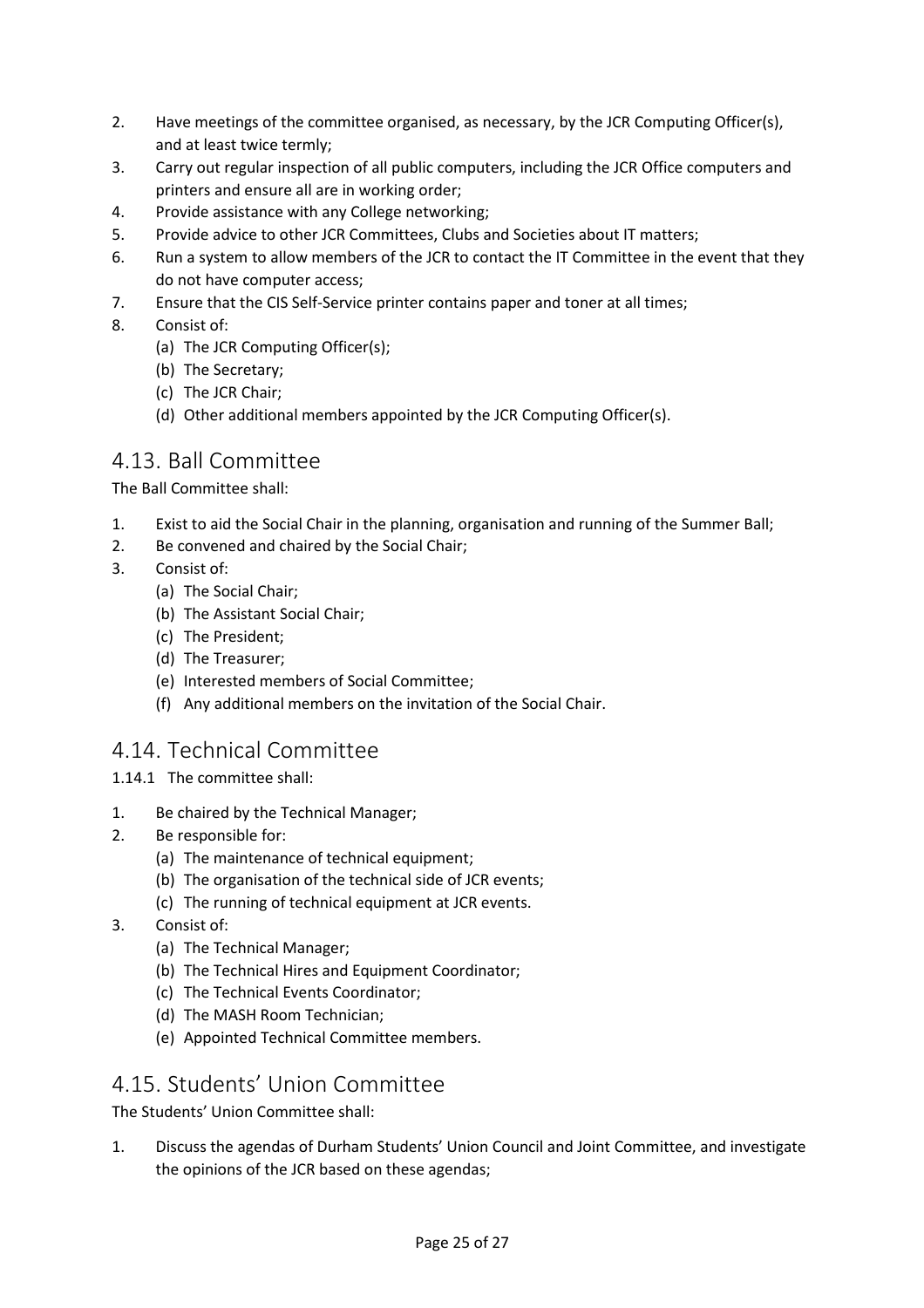- 2. Have meetings in which the Durham Students' Union Representative may invite extra members at his/her discretion;
- 3. Aid the Durham Students' Union Representative in pursuing any specific policy of the JCR within the Students' Union;
- 4. Aid the Durham Students' Union Representative in the publicity and running of Students' Union elections and referenda within college;
- 5. Assist in the publicity of Students' Union events and campaigns within college;
- 6. Sit on Durham Students' Union Council;
- 7. Be a voting member of Durham Students' Union Council, at the discretion of the Durham Students' Union Representative;
- 8. Convene meeting of the committee as necessary as organised by the Durham Students' Union Representative, who shall chair all meetings.
- 9. Consist of:
	- (a) The Durham Students' Union Representative;
	- (b) The President;
	- (c) Six (6) elected members, including:
		- i. Four (4) members of the JCR;
	- ii. Two (2) members of the MCR.

### 4.16. Publicity Committee

The Publicity Committee shall:

- 1. Collect information regarding events and other happenings in college;
- 2. Publicise and communicate this information;
- 3. Meet at the discretion of the Secretary;
- 4. Be chaired by the Secretary;
- 5. Consist of:
	- (a) The Secretary;
	- (b) The Outreach Officer;
	- (c) The Buttery Media Officer;
	- (d) The Administrative Vice-Chair of the Bar;
	- (e) The Senior Sports and Fitness Representative;
	- (f) The Music Representative;
	- (g) The Art Representative;
	- (h) The DUCK Representative(s);
	- (i) The Assistant Social Chair;
	- (j) One (1) nominated member from the following committees:
		- i. JCR, Welfare Awareness, Finance, Students' Union, Steering, MCR Executive Committee, and SCR Executive Committee;
	- (k) And at relevant times of the year, as deemed appropriate by the Secretary:
		- i. The Senior Freshers' Rep(s);
		- ii. The Yearbook Editor(s).

#### 4.17. International Events Committee

The International Events Committee shall:

1. Exist to aid the International Students' Representative in the planning, organisation and running of International events in college;